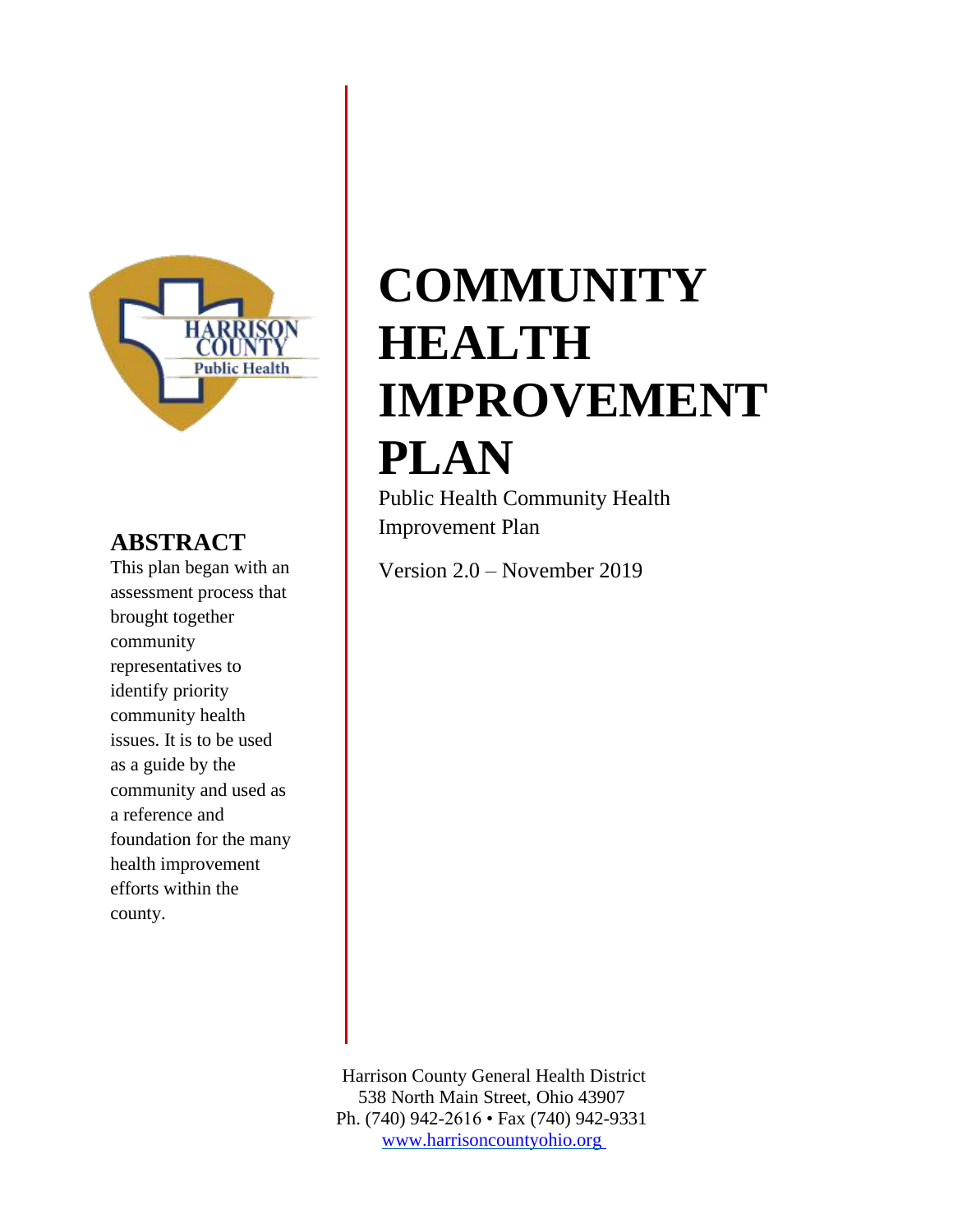### **Table of Contents**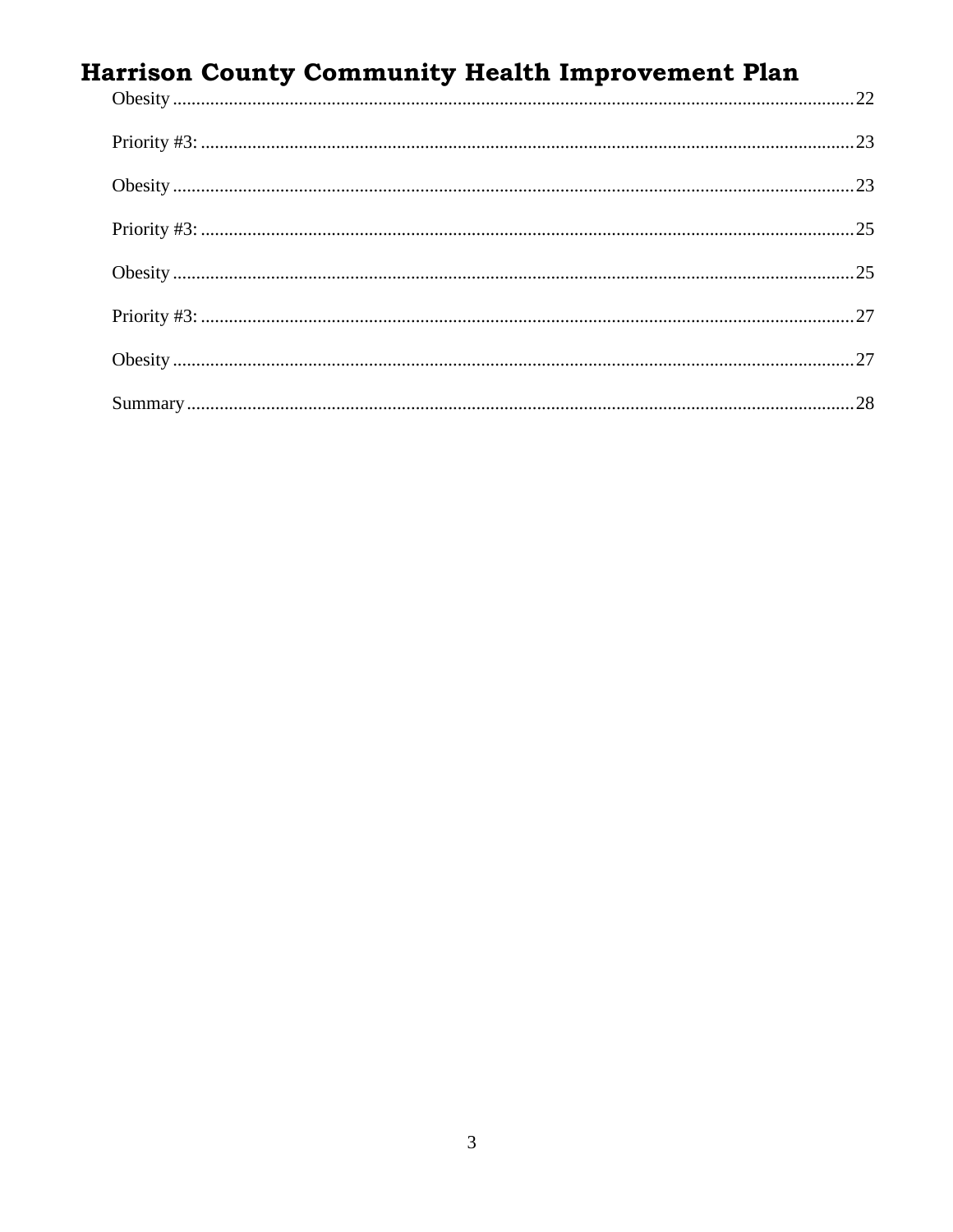#### *THANK YOU PLANNING PARTICIPANTS*

The Harrison County General Health District would like to thank the residents and organizations who donated their time to make the community health planning initiative a success, and one which will benefit the health and well-being of all Harrison County residents.

The following individuals participated in the planning:

- Harrison County Family and Children First Council
- Jefferson County Educational Services Center
- Harrison County Help Me Grow
- Harrison Hills City School District
- Harrison County Board of D.D.
- Harrison County Juvenile Court
- Harrison County Department of Jobs and Family Services
- Belmont, Harrison, and Monroe Mental Health Board
- Ohio State University Extension, Harrison County
- Harrison County General Health District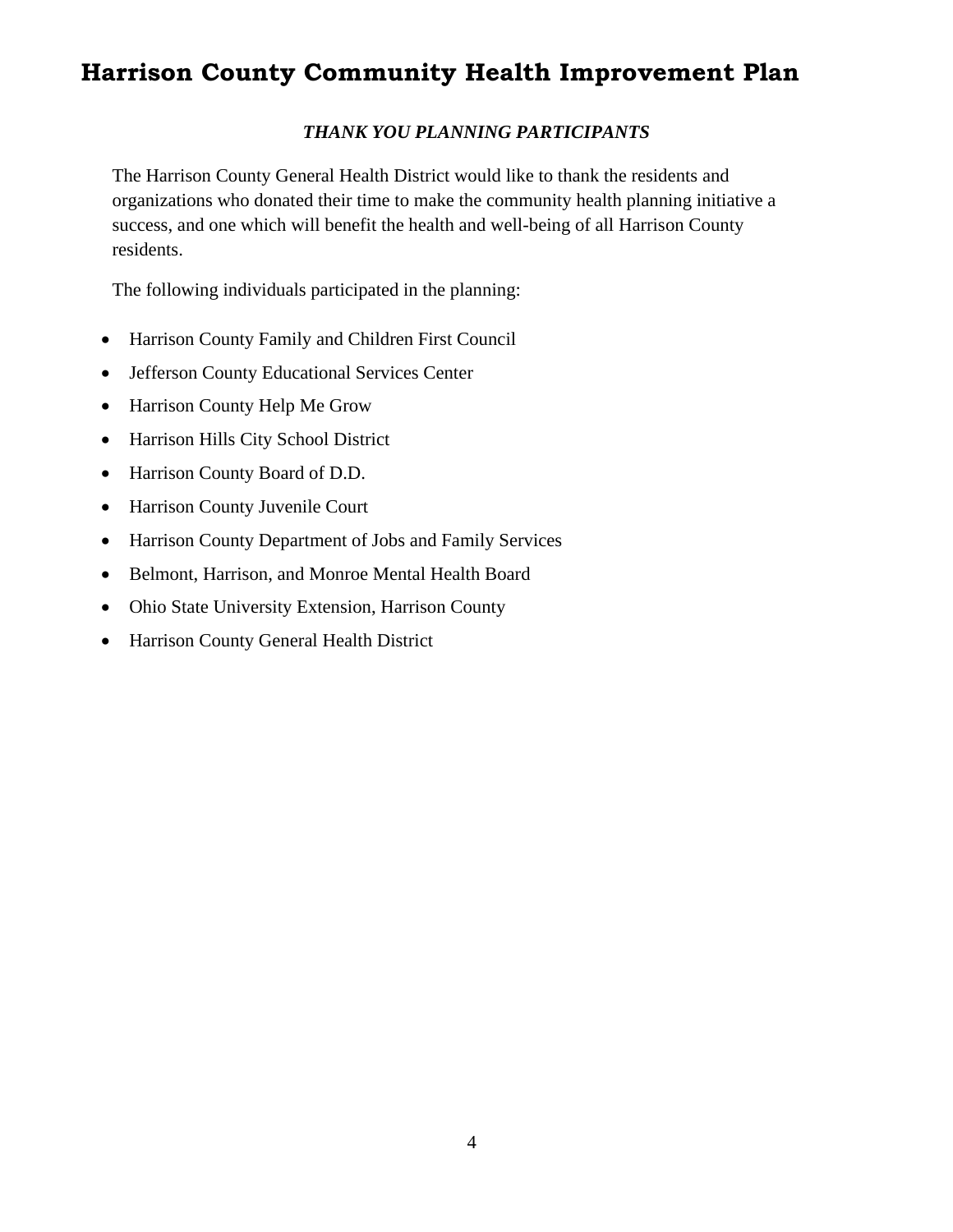#### <span id="page-4-0"></span>**Executive Summary**

In 2019, the Harrison County General Health District conducted its second community health needs assessment to align with the local hospital system. The first community health assessment was conducted in 2017. This assessment is conducted once every four years in order to assess the distribution of disease and behavioral risk factors, assess broad community health issues, shape a broader definition of community health, monitor the impact of community health action plans and trends in behavioral risk modifications and provide a vehicle to discuss ways to improve community health. The results of this assessment, in conjunction with longitudinal data from previous assessments, were used to identify critical health issues for the Community Health Improvement Plan (CHIP). These health issues will be the focus of strategic action for the next four years.

In September 2019, a core group of community leaders convened to (1) review the results of the community health needs assessment, (2) analyze longitudinal data from previous health needs assessments, and (3) establish critical health priorities yet to be resolved and (4) identify policy changes that need to be in place to improve health. These leaders represented educational institutions, government, community-based organizations, and the health care system.

The community leaders reviewed the data and identified six critical health priorities within three areas of concern: Mental Health & Substance Abuse, Chronic Disease, and Obesity. These health priorities are displayed in the box below.

# **Mental Health & Substance Abuse** Substance Abuse Severe Trauma **Chronic Disease** Uninsured and Underinsured Declining Use of Screenings Lack of Primary Care Physicians **Obesity** Lack of Good Nutrition and Physical Activity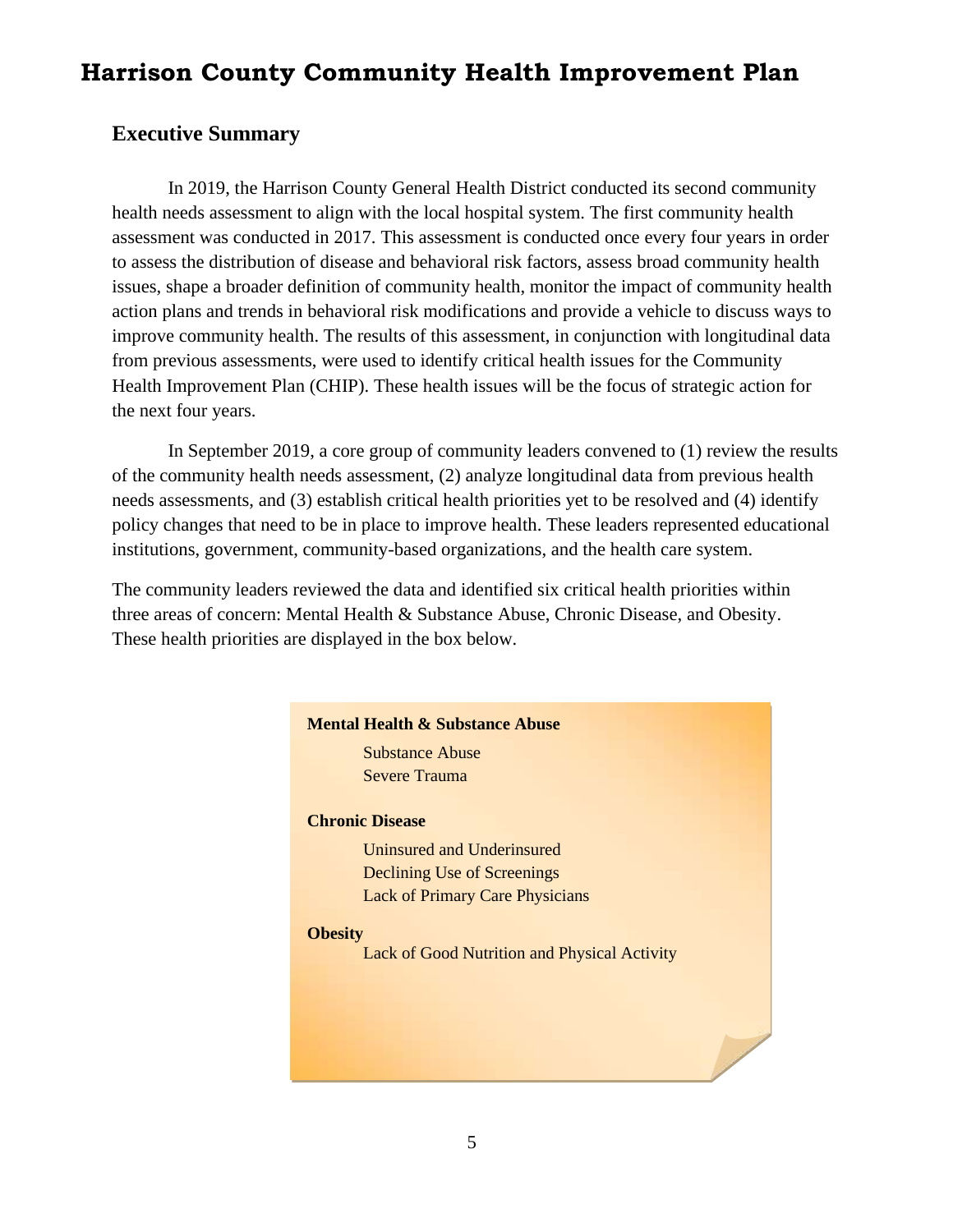Prior to the kickoff of the planning meetings, a survey was distributed to all community leaders and health stakeholders participating in the planning process. The purpose of the survey was to 1) understand the community's vision and values, 2) vet the top priority health issues with a broader audience and, 3) to identify the community's assets and competencies to address the priority health issues as well as the forces of change, opportunities and challenges surrounding them. The results of this process are displayed in the following tables.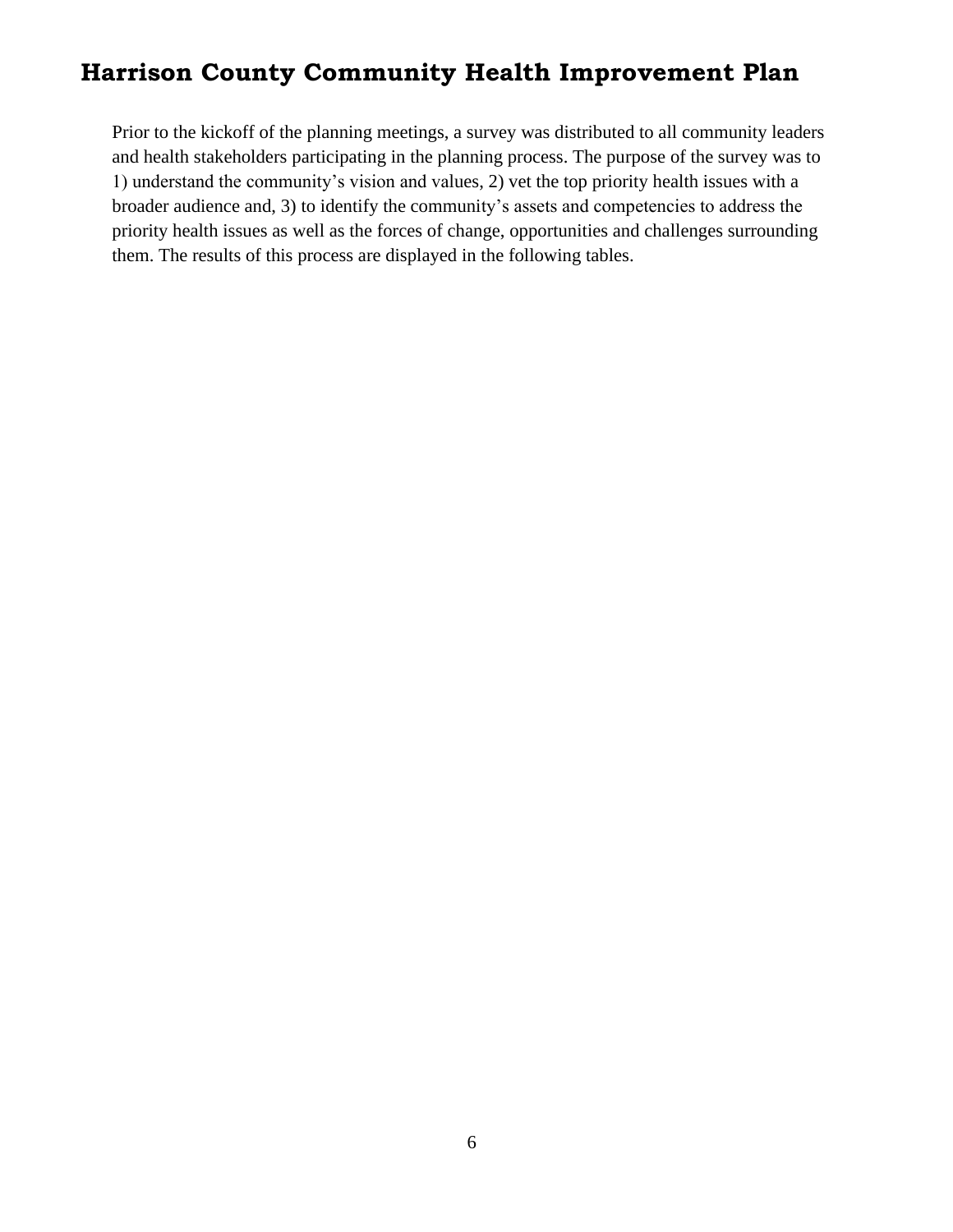<span id="page-6-0"></span>

| <b>Assets</b>                                                                                                                                                                                                           | <b>Competencies</b>                                                                                                                                                                                                        |
|-------------------------------------------------------------------------------------------------------------------------------------------------------------------------------------------------------------------------|----------------------------------------------------------------------------------------------------------------------------------------------------------------------------------------------------------------------------|
| Local Behavioral Health system,<br>$\bullet$<br>community partnerships, Boards focus on<br>community involvement<br>Harrison County Family and Children First<br>Council<br>Laws<br>Many groups already working on this | Local BH system, coordination with other<br>$\bullet$<br>systems<br>Resources for schools<br>$\bullet$<br>Courts<br>Multiple local, state, federal groups working<br>on mental health and addiction issues                 |
| <b>Forces of Change</b>                                                                                                                                                                                                 | <b>Threats / Opportunities from Change</b>                                                                                                                                                                                 |
| Changing health care system, reduction in<br>funding, Mental Health homes<br>Policy issues – resources within the school<br>and community<br>Specialized dockets (Drug Court)                                           | Reductions in funding have reduced ability<br>$\bullet$<br>to respond, Mental Health homes<br>Cost<br>$\bullet$<br>Lack of local rehabilitation programs<br>$\bullet$<br>We must find out why people are choosing<br>drugs |

### **Mental Health & Substance Abuse**

### **Chronic Disease**

<span id="page-6-1"></span>

|           | <b>Assets</b>                                                                                                                                                                                                                                                                                |           | <b>Competencies</b>                                                                                                                                                                                                                                                                                                                                             |
|-----------|----------------------------------------------------------------------------------------------------------------------------------------------------------------------------------------------------------------------------------------------------------------------------------------------|-----------|-----------------------------------------------------------------------------------------------------------------------------------------------------------------------------------------------------------------------------------------------------------------------------------------------------------------------------------------------------------------|
|           | Health Department; Harrison Community<br>Hospital<br>Primary care physicians<br>Health promotion and planning activities<br>Support Groups and non-profit<br>organizations<br>Medicaid outreach<br>Health education professionals who could<br>improve awareness and encourage<br>screenings | $\bullet$ | Providers and Services<br>Partnerships between Health<br>Department, Harrison Community<br>Hospital, and state agencies                                                                                                                                                                                                                                         |
|           | <b>Forces of Change</b>                                                                                                                                                                                                                                                                      |           | <b>Threats/Opportunities from Change</b>                                                                                                                                                                                                                                                                                                                        |
| $\bullet$ | Funding, billing issues, thru put<br>Policy--healthcare for all<br>Academic requirements<br>Increasing poverty due to poor economy<br>Migration of foreign born nationals to<br>county making culturally sensitive<br>messaging even more important                                          |           | Maximize clinic census, ensure billing,<br>seek alternate funding streams<br>Physicians that do not accept Medicaid<br>Lower graduation rates<br>Lack of finances<br>Once effect is identified, population<br>segment can be targeted with public health<br>marketing message<br>Long term strategy to identify best message<br>and contribute to basic science |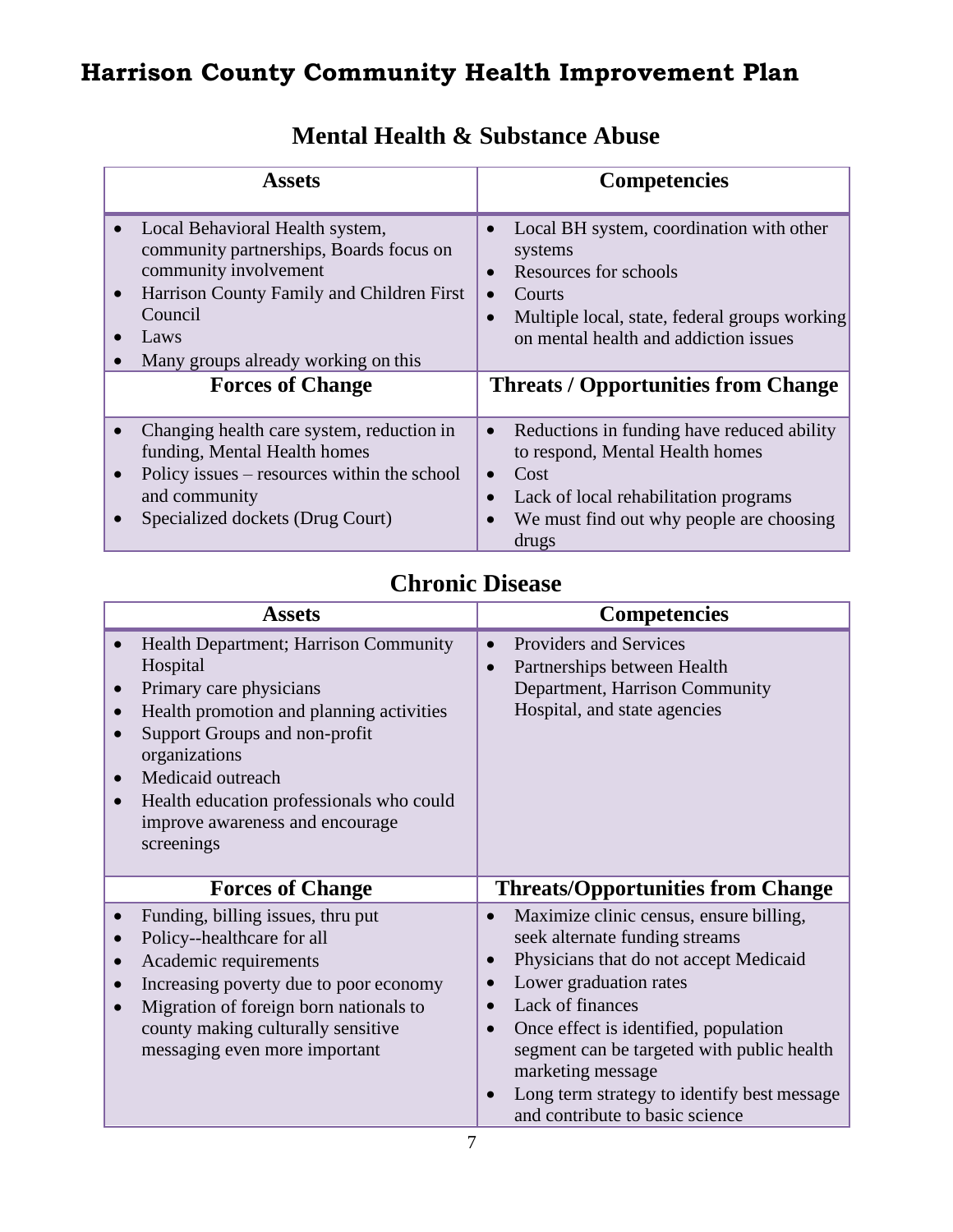<span id="page-7-0"></span>

| <b>ODCSILY</b>                                                                                                                                                                                                        |                                                                                                                                                                                                                    |  |  |  |
|-----------------------------------------------------------------------------------------------------------------------------------------------------------------------------------------------------------------------|--------------------------------------------------------------------------------------------------------------------------------------------------------------------------------------------------------------------|--|--|--|
| <b>Assets</b>                                                                                                                                                                                                         | <b>Competencies</b>                                                                                                                                                                                                |  |  |  |
| Nutrition educators, federal funded<br>Healthy lifestyle personnel and county<br>capacities<br>Schools; medical providers; parents<br>$\bullet$<br>Primary care physicians                                            | Trained nutrition educators specifically for<br>$\bullet$<br>low-income audience, general public<br>education, and access to OSU Extension<br>and WIC nutrition specialists<br>Local outdoor recreation facilities |  |  |  |
| <b>Forces of Change</b>                                                                                                                                                                                               | <b>Threats / Opportunities from Change</b>                                                                                                                                                                         |  |  |  |
| Federal, state, and county funding can be<br>reduced or eliminated<br>Affordable participation<br>Policy to support disaster reduction by<br>$\bullet$<br>building resilience through prevention<br>Policy, worksites | <b>Access to OSU Extension Nutrition</b><br>specialist, research dollars, and<br>workplace wellness programs<br>Lifestyle becomes contagious<br><b>Educational levels</b>                                          |  |  |  |

#### **Obesity**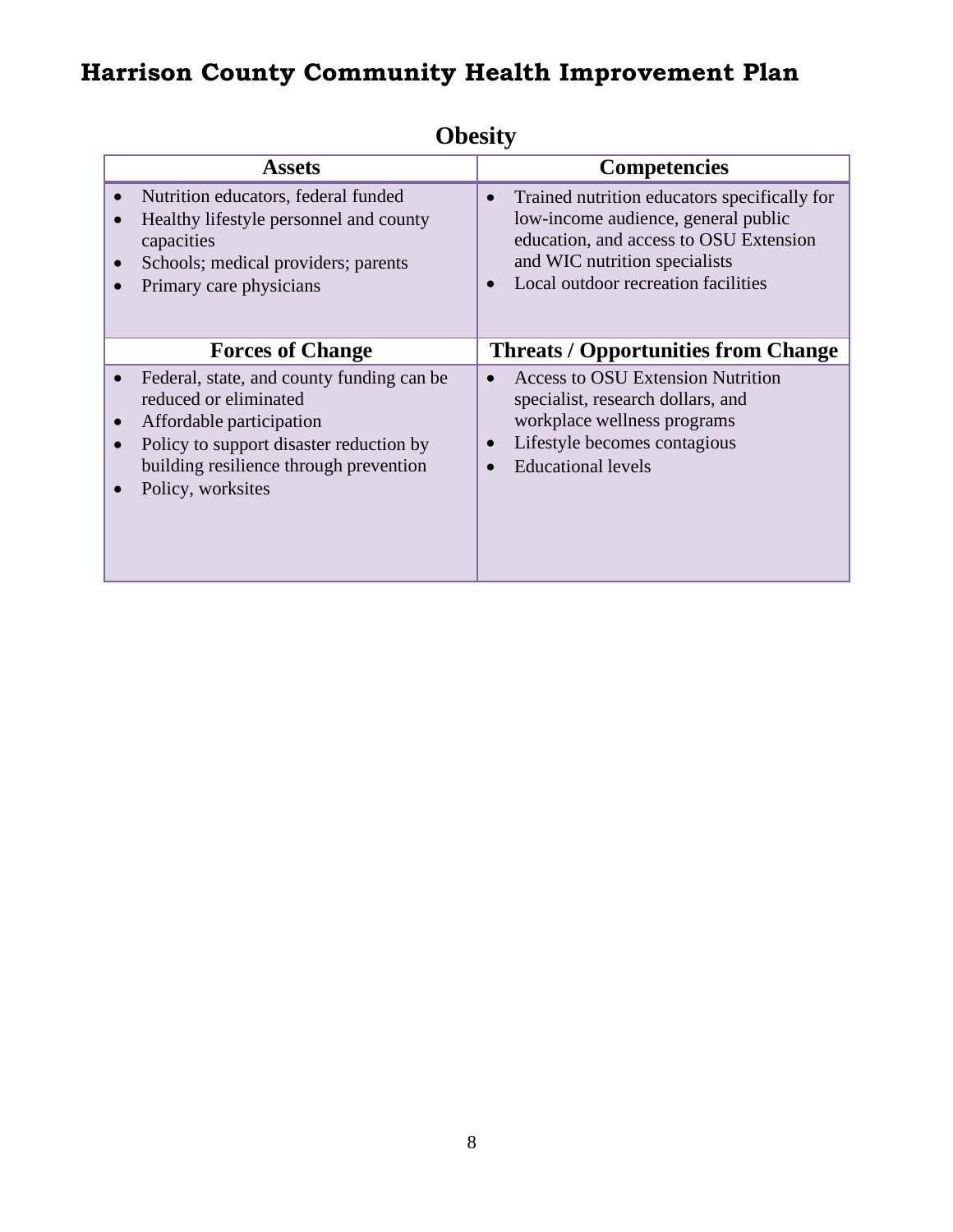Survey participants confirmed the need to address the three priority health issues. As a result, the planning participants were charged with the mission of developing and overseeing the implementation of a community health improvement plan to: 1) address priority lifestyle and behavioral health concerns; 2) promote the health and well-being of residents by advocating and actively pursuing affordable and accessible health care; and 3) value the natural environment.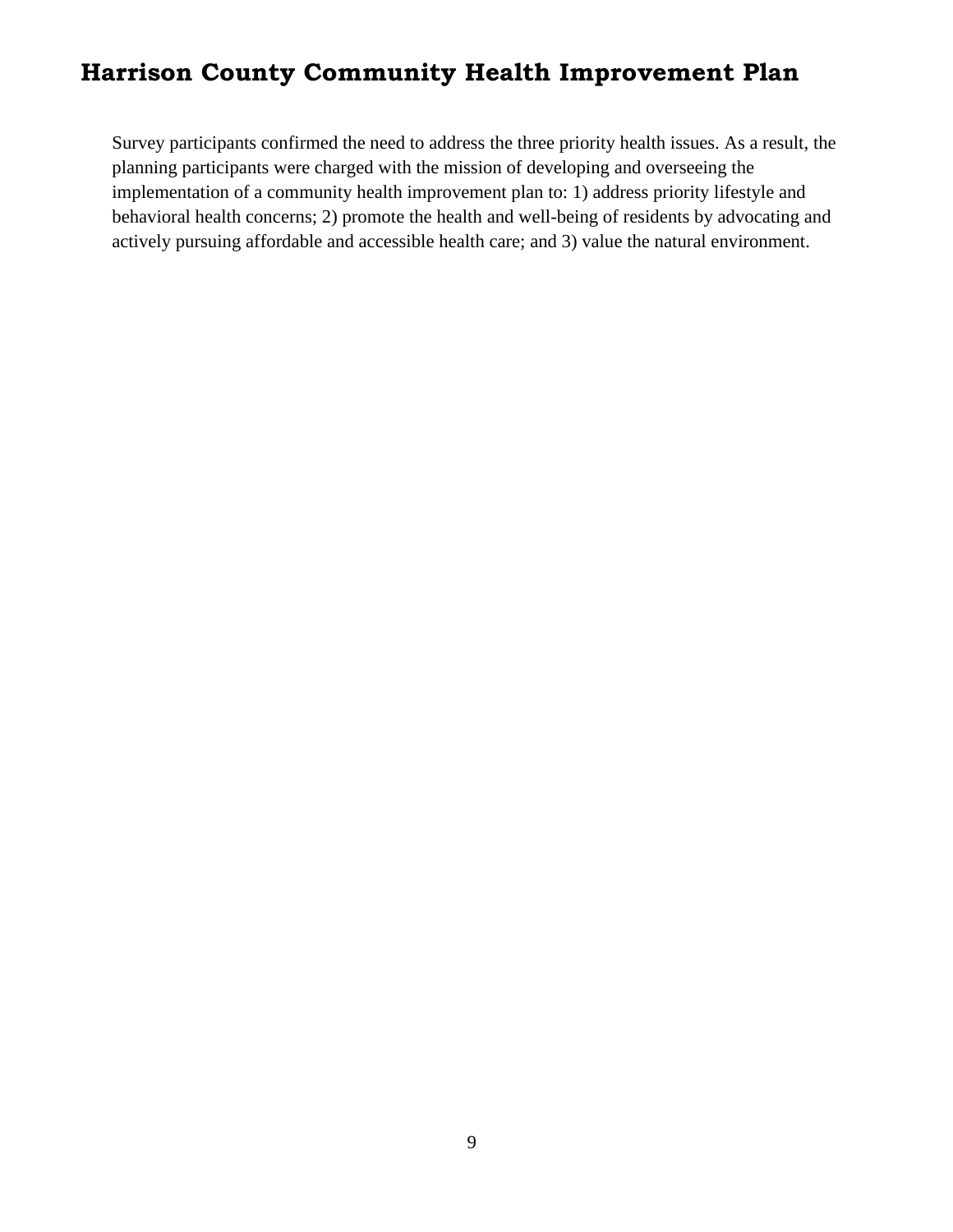Planning participants organized into task force groups based on these three core areas of concern. Members from each task force reconvened September 2019, to analyze local data on the issues; identify priorities and gaps in services and resources; and discuss potential strategies to address each priority.

A team of health department staff and community partners reviewed current literature to identify evidence-based practices that could be used to remedy the priority issues. The Task Force Groups reconvened to review and determine the viability of the evidence-based practices (EBP). Once consensus was reached, each task force outlined actionable, community-specific ways to implement the EBPs. This information was organized into a shared agency action plan and distributed to each task force for review.

The three priorities addressed in this plan represent the top pressing public health issues for Harrison County in 2019, which remains the same since 2017. These areas will continue to be the focus of multiple strategic interventions over the next four years. This plan is designed as a roadmap to improved community health and is a dynamic document that will change as conditions, resources, and the environment changes. The plan is presented to the Harrison County community as a call to action; an opportunity for private/nonprofit/government agencies, academic/community/faith-based organizations, and residents to become involved in a unified effort to improve the health and quality of life for Harrison County residents.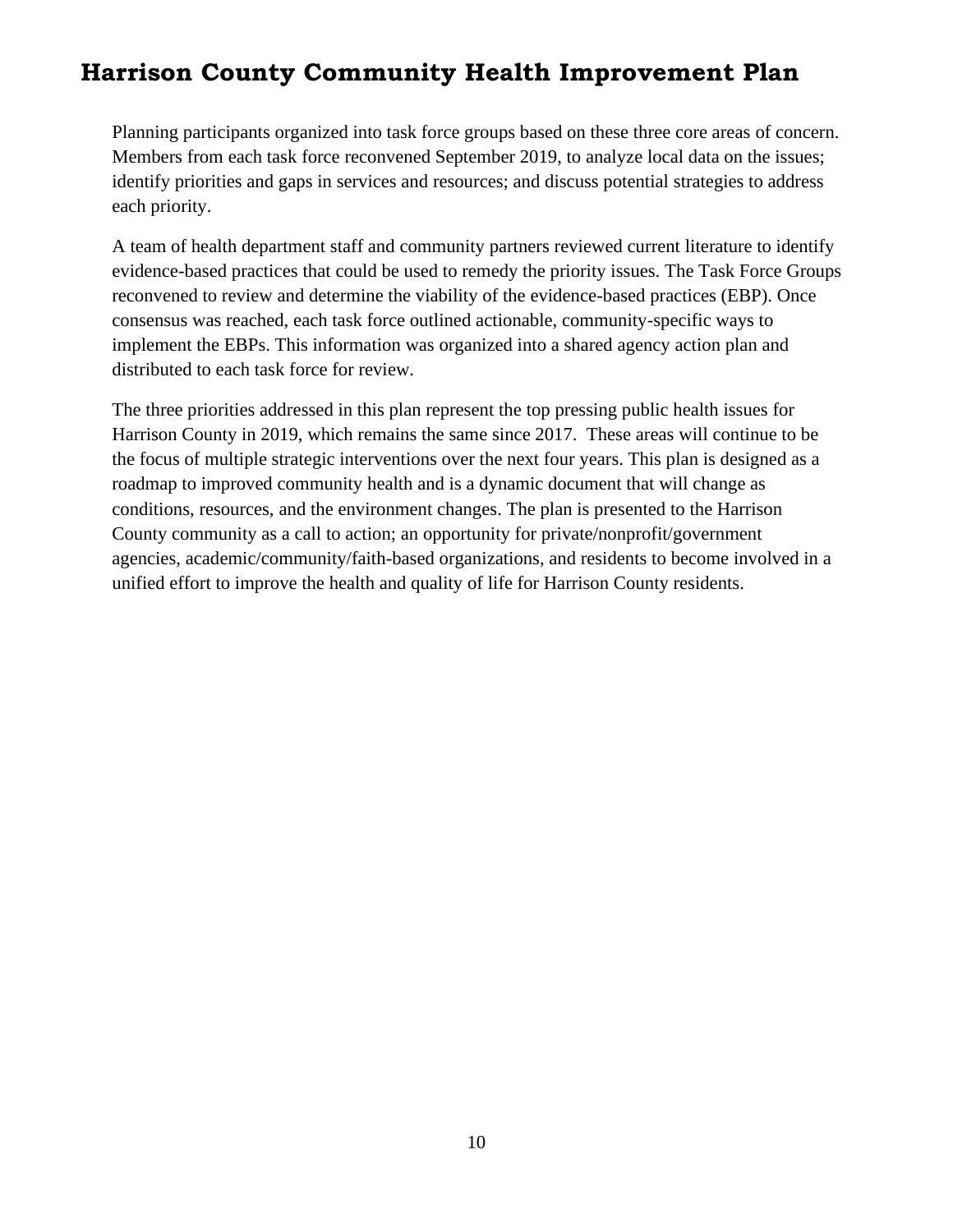#### **Mental Health & Substance Abuse**

<span id="page-10-0"></span>**Strategic Issue 1: Awareness**

**Goal: Increase distribution of Mental Health and Addiction informational services by 10%.**

*Key Result Areas:* Implementation of a "Social Media" campaign. Increase the number of individuals aware of mental health and addiction ailments.

#### *Strategy 1: Social Media Campaign*

Conduct a County-wide multimedia and education and awareness campaign regarding mental health and addiction messages by implementing ODH and Ohio Mental Health and Addiction campaigns.

**Rationale:** The more people aware of mental health and addiction, the more likely they are to seek medical attention.

> **Action Step 1**: Obtain baseline data on services currently being provided and measure its usage.

#### **Current Situation:**

Abuse of prescription drugs has been on the rise for the last few decades. It has significantly affected highly educated and more affluent households, a segment of the population traditionally considered to be at a lower risk for addiction problems. These households are more likely to have access to prescription medications, including drugs that are frequently abused such as opioids and stimulants. Painkillers such as oxycodone or morphine, stimulants such as Ritalin, and central nervous system depressants such as barbiturates are the most frequently abused prescription medications.

Research is now showing that prescription opioids are a key gateway drug for teenagers who begin to use heroin. The Centers for Disease Control and Prevention has reported that one in eight high school seniors will use painkillers without a prescription. However, the expense of acquiring opioids as well as an effort to crack down on prescription drug abuse has led many teens to try heroin, which provides a faster, more intense high and is less costly.

**Action Step 2:** Target individuals that are high risk

using culturally appropriate mental health and addiction messages.

**Action Step 3**: Collaboration with community partners who also assist the same target population to disseminate the message.

**Action Step 4**: Targeted education and messaging for Health District clients across all programs: Children with Medical Handicaps (CMH), Women Infant and Children (WIC), Immunization, Reproductive Health, Child and Adolescent Health.

**Lead Agents:** Harrison County General Health District

**Partnering Agents:** Mental Health and Addiction System and OSU Extension

**12 Month Outcome**: Resources data base developed along with a tracking system and evaluation plan for the education and awareness campaign actives implemented.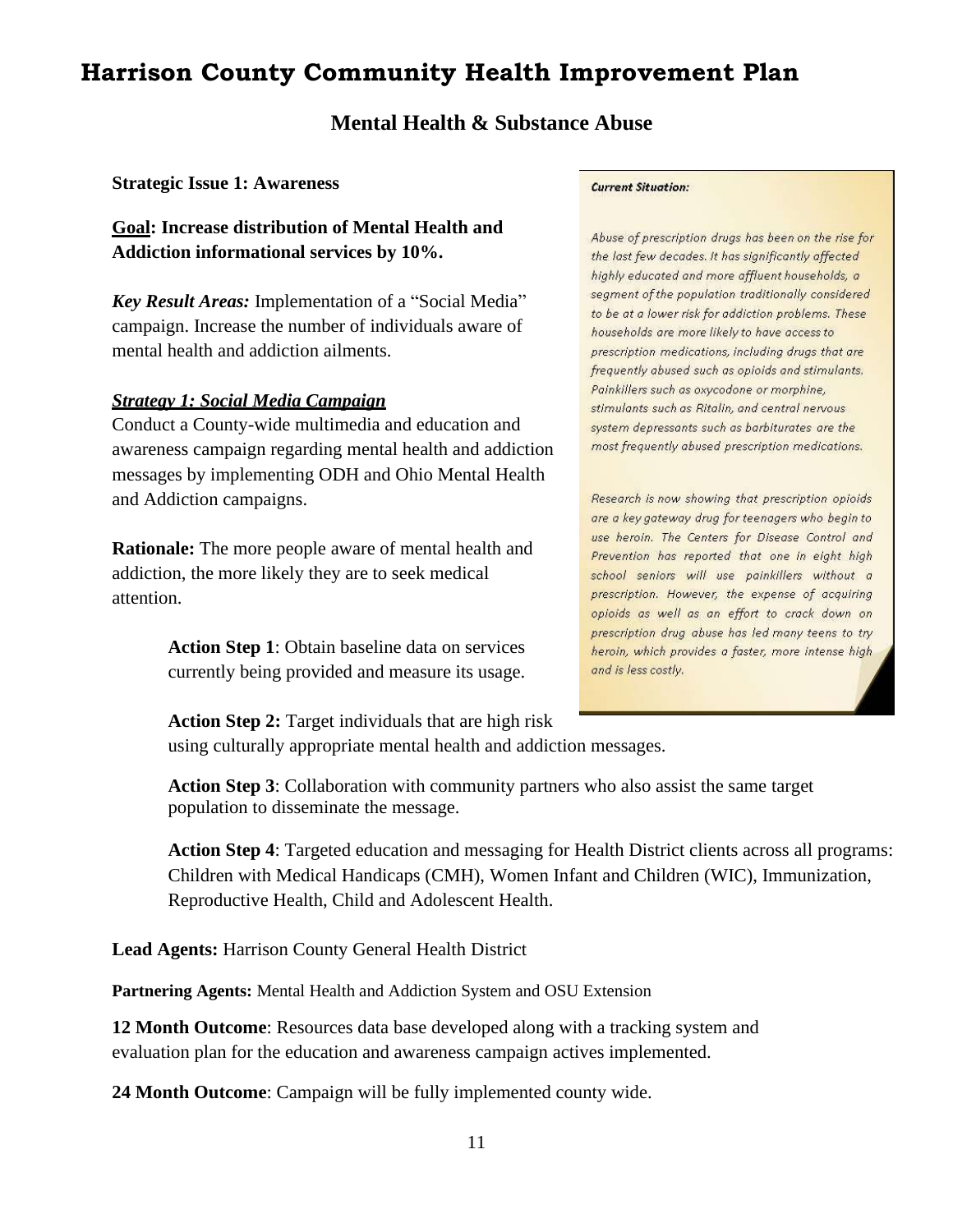<span id="page-11-1"></span><span id="page-11-0"></span>

| Priority #1:                                                              | <b>Mental Health and Addiction</b>                                                                                                                                                                                  |                    |                                                                          |                                                                                                             |  |  |
|---------------------------------------------------------------------------|---------------------------------------------------------------------------------------------------------------------------------------------------------------------------------------------------------------------|--------------------|--------------------------------------------------------------------------|-------------------------------------------------------------------------------------------------------------|--|--|
| Goal #1                                                                   | Increase awareness of issues related to Mental Health and Addiction including those which impact Harrison County                                                                                                    |                    |                                                                          |                                                                                                             |  |  |
|                                                                           | residents.                                                                                                                                                                                                          |                    |                                                                          |                                                                                                             |  |  |
| Objective #1:                                                             | By January 1, 2022 increase the distribution of Mental Health and Addiction informational resources by 10%.                                                                                                         |                    |                                                                          |                                                                                                             |  |  |
| <b>Strategies</b>                                                         | <b>Action Steps</b>                                                                                                                                                                                                 | <b>Target Date</b> | <b>Position Responsible</b>                                              | <b>Evaluation Measure</b>                                                                                   |  |  |
| Obtain baseline data                                                      | Collect data on services<br>currently being provided;<br>measure service usage;<br>measure community<br>knowledge of mental health<br>and addiction ailments; and<br>collect reasoning for lack of<br>service usage | 08/01/2020         | HCGHD/<br>Mental Health & Addiction<br>System                            | Services currently being offered;<br>Service usage; and community<br>knowledge                              |  |  |
| Social Media Campaign                                                     | Post statistics, evidence-based<br>literature, local and national<br>resources on Mental Health<br>and Addiction ailments,<br>address stigma and fear issues                                                        | 09/01/2020         | Mental Health and<br>Addiction System/<br>OSU Extension/<br><b>HCGHD</b> | Media campaign for mental health<br>and addiction developed and<br>implemented; and # of people<br>reached. |  |  |
| Disseminate information to<br>Schools for student and<br>parent awareness | Provide a resource guide of<br>mental health and addiction<br>information and available<br>local services                                                                                                           | 09/01/2020         | Mental Health and<br>Addiction System/HHSD                               | Educational campaign for mental<br>health and addiction; and # of people<br>reached.                        |  |  |
| <b>Community Presentations</b>                                            | Present to community<br>members mental health and<br>addiction topics                                                                                                                                               | 11/01/2020         | Mental Health and<br><b>Addiction System</b>                             | Educational seminars/presentations<br>implemented; # of people reached.                                     |  |  |
| <b>Objective Assessment</b>                                               | Assess the goal, objective,<br>and the strategies' progress.                                                                                                                                                        | 01/30/2021         | Mental Health and<br><b>Addiction Taskforce Group</b>                    | Objective strategies have been<br>implemented.                                                              |  |  |
| Objective Re-assessment                                                   | Reassess the goal, objectives,<br>and strategies for annual<br>status. Identify barriers and<br>successes.                                                                                                          | 07/01/2020         | Mental Health and<br><b>Addiction Taskforce Group</b>                    | Strategies have met the objective.                                                                          |  |  |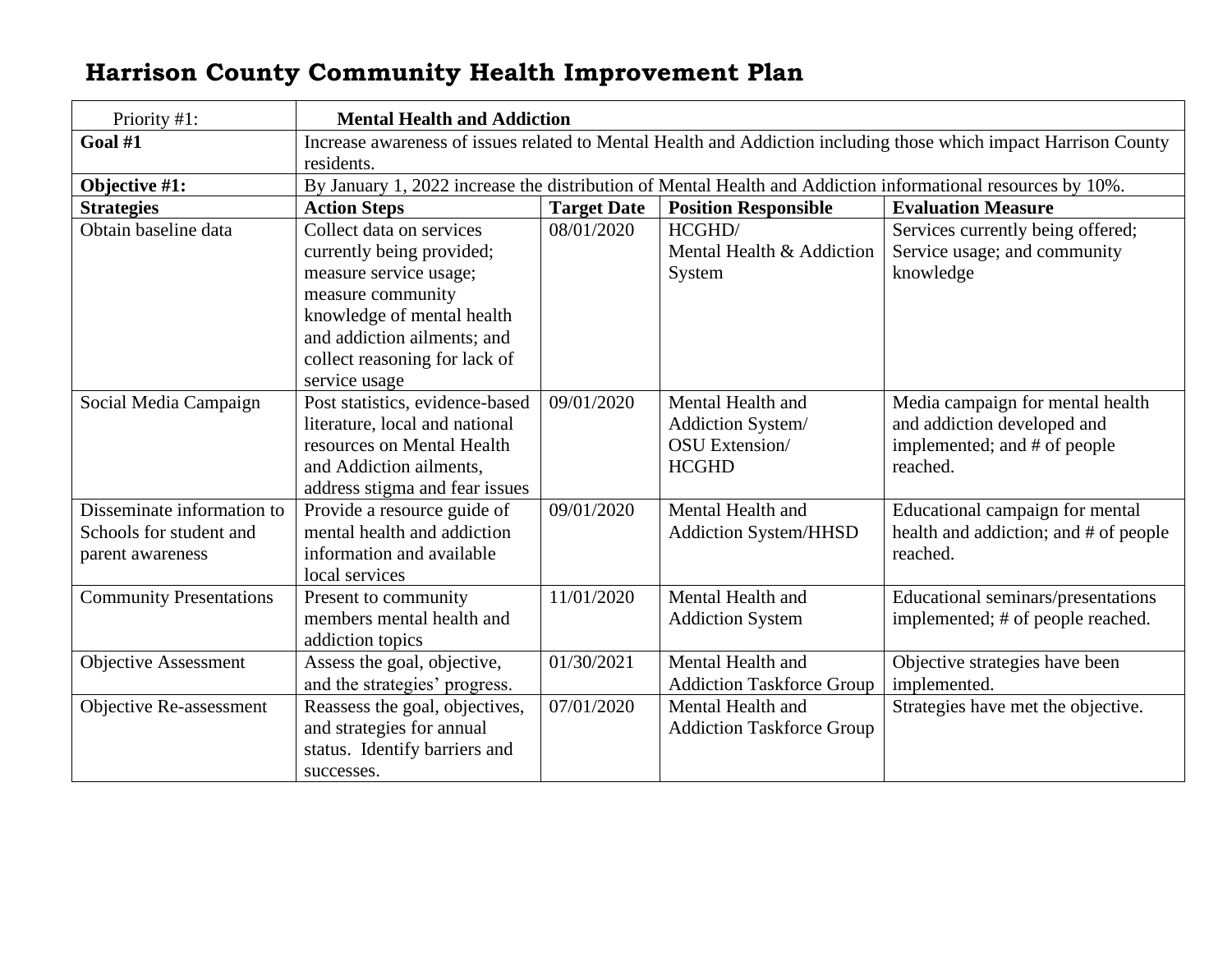**Strategic Issue 2: Services**

**Goal: By July 1, 2022 one additional prevention service will be provided to Harrison County residents.**

*Key Result Areas:* Implementation of a prevention service in Harrison County.

#### *Strategy 1: Implement an additional prevention service*

Collect data on services currently being provided, measure their usage and the community's knowledge of services.

**Rationale:** The more people aware of mental health and addiction services, the more likely they are to receive treatment.

**Action Step 1**: Obtain baseline data on services currently being provided, measure its usage, and the community knowledge of the services.

**Action Step 2:** Target prevention service to individuals that are at a high risk using culturally appropriate mental health and addiction marketing.

**Action Step 3**: Disseminate the informational guides to residents.

**Lead Agents:** Harrison County General Health District

**Partnering Agents:** Mental Health and Addiction System and OSU Extension.

**12 Month Outcome**: Resources data base developed along with a tracking system and evaluation plan for the implementation of prevention services is implemented.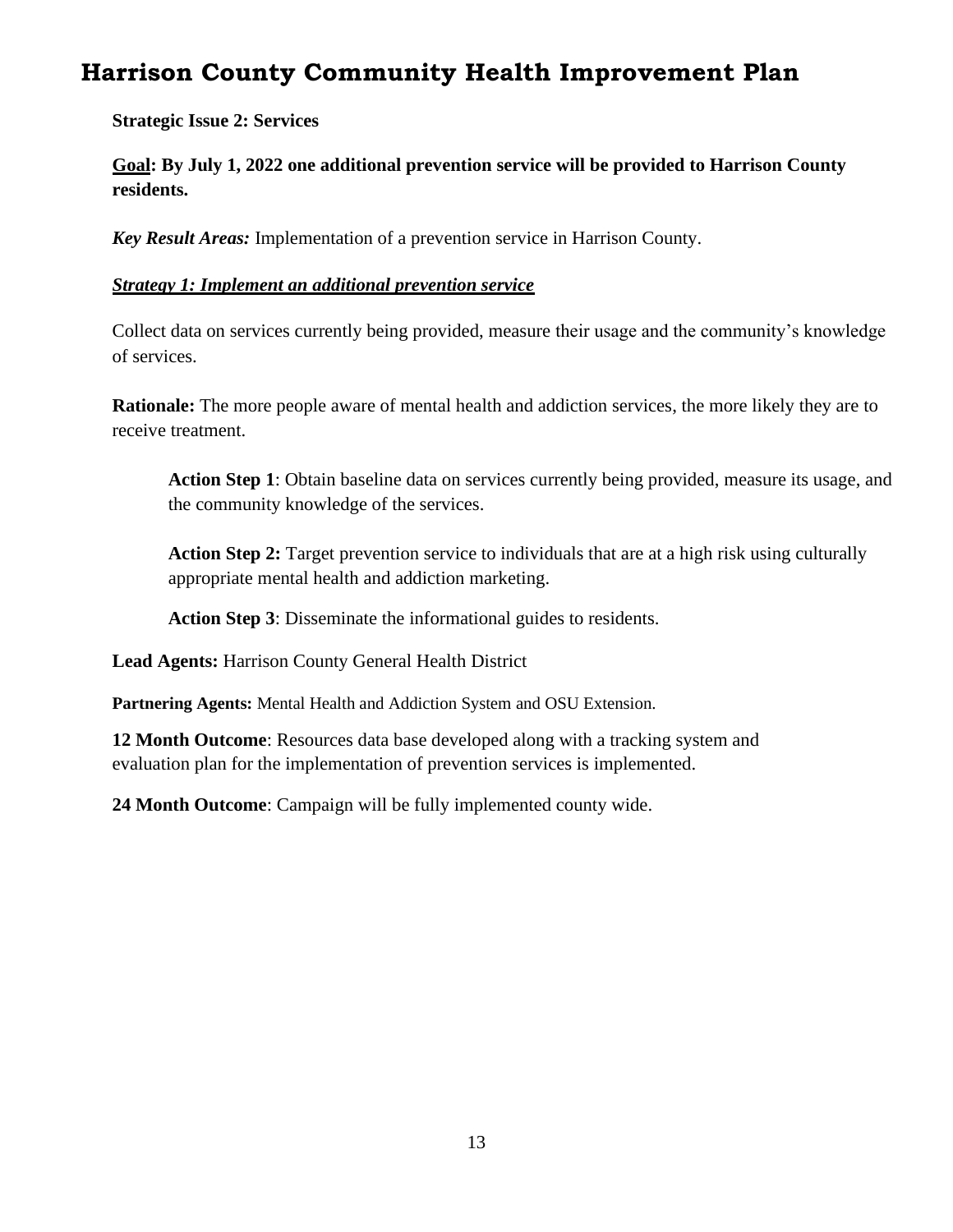<span id="page-13-1"></span><span id="page-13-0"></span>

| Priority #1:                | <b>Mental Health and Addiction</b>                                      |                                                                                                   |                            |                                |  |  |
|-----------------------------|-------------------------------------------------------------------------|---------------------------------------------------------------------------------------------------|----------------------------|--------------------------------|--|--|
| Goal $#2$                   | <b>Increase Mental Health and Addiction Services in Harrison County</b> |                                                                                                   |                            |                                |  |  |
| Objective #1:               |                                                                         | By July 1, 2022, one additional prevention service will be provided to Harrison County residents. |                            |                                |  |  |
| <b>Strategies</b>           | <b>Action Steps</b>                                                     | <b>Target Date</b><br><b>Evaluation Measure</b><br><b>Position Responsible</b>                    |                            |                                |  |  |
| Obtain baseline data        | Collect data on services currently                                      | 08/01/2020                                                                                        | HCGHD/                     | Services currently being       |  |  |
|                             | being provided; measure service                                         |                                                                                                   | Mental Health &            | offered; Service usage; and    |  |  |
|                             | usage; and measure community                                            |                                                                                                   | <b>Addiction System</b>    | community knowledge of         |  |  |
|                             | knowledge of services                                                   |                                                                                                   |                            | available services             |  |  |
| Social Media                | Advertise local and national                                            | 09/01/2020                                                                                        | Mental Health and          | Media campaign around          |  |  |
| Campaign                    | resources on social media                                               |                                                                                                   | Addiction System/          | available services; and # of   |  |  |
|                             |                                                                         |                                                                                                   | <b>OSU</b> Extension       | people reached.                |  |  |
| Disseminate                 | Distribute informational guides                                         | 10/01/2020                                                                                        | Mental Health and          | Resource guide with available  |  |  |
| information to high         | that provide local, state, and                                          |                                                                                                   | Addiction System/          | services; and # of people      |  |  |
| risk populations            | national resources                                                      |                                                                                                   | HCDJFS/                    | reached.                       |  |  |
|                             |                                                                         |                                                                                                   | <b>WIC</b>                 |                                |  |  |
| <b>Objective Assessment</b> | Assess the goal, objective, and the                                     | 01/30/2021                                                                                        | Mental Health and          | Objective strategies have been |  |  |
|                             | strategies' progress.                                                   |                                                                                                   | <b>Addiction Taskforce</b> | implemented.                   |  |  |
|                             |                                                                         |                                                                                                   | Group                      |                                |  |  |
| Objective Re-               | Reassess the goal, objectives, and                                      | 07/01/2021                                                                                        | Mental Health and          | Strategies have met the        |  |  |
| assessment                  | strategies for annual status.                                           |                                                                                                   | <b>Addiction Taskforce</b> | objective.                     |  |  |
|                             | Identify barriers and successes.                                        |                                                                                                   | Group                      |                                |  |  |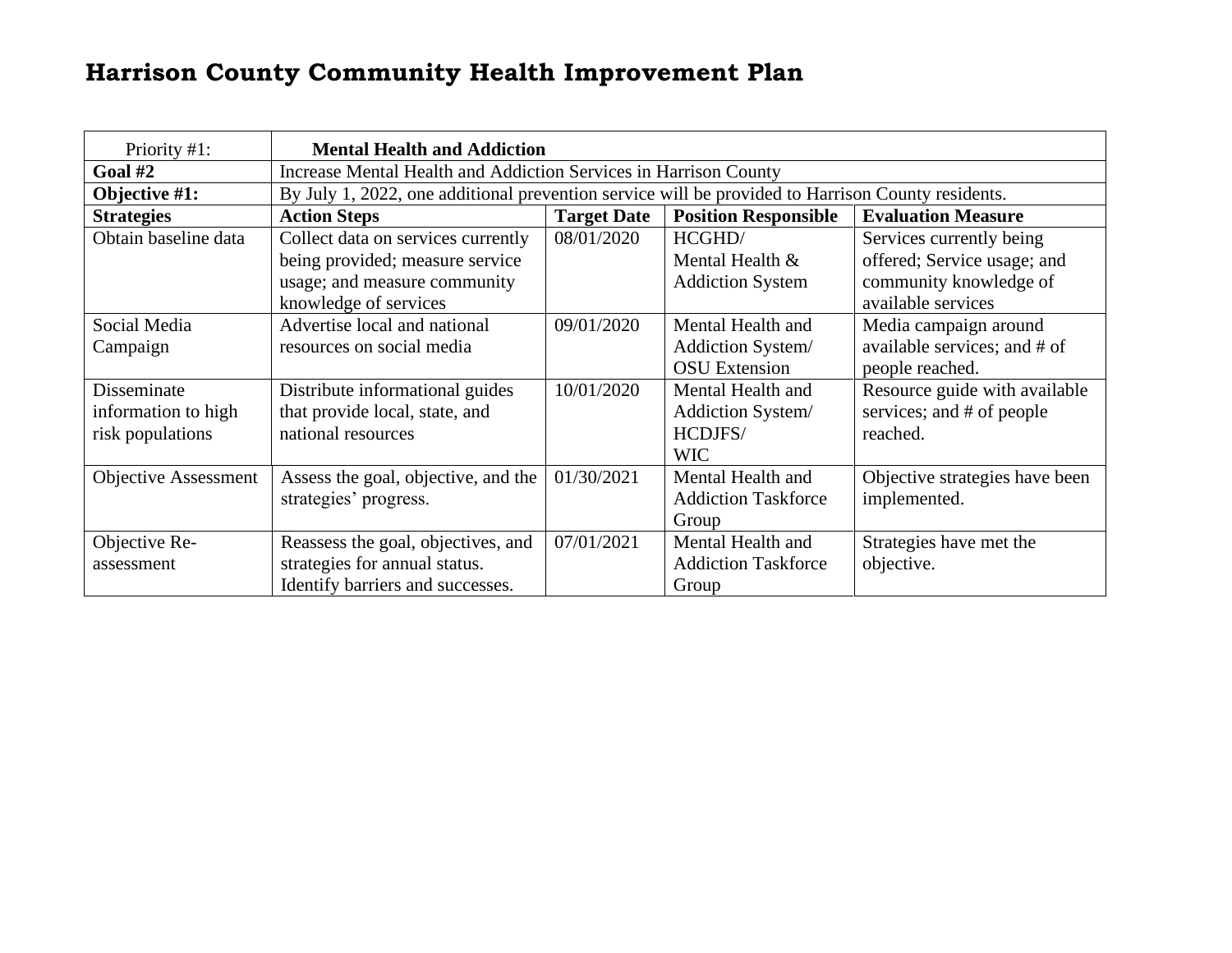**Strategic Issue 3: Foster child placement**

**Goal: By January 1, 2022 reduce the number of foster child placements caused by addiction by 5%.**

*Key Result Areas:* Reduction of foster child placements due to addiction in Harrison County.

#### *Strategy 1: Implement Awareness activities*

Collect data on prior years foster child placement due to addiction.

**Rationale:** The more people aware of the impacts of addiction on the social welfare system, children, and their families, the more likely the community supports efforts to support preventative promotion and planning activities.

**Action Step 1**: Obtain baseline data on children placed on foster care due to addiction in prior years.

**Action Step 2:** Implementing an awareness campaign targeted at sharing statistical data on the impacts of addiction and their impact on children in Harrison County.

**Action Step 3**: Disseminate information to high risk residents to reduce usage.

**Lead Agents:** Harrison County General Health District

**Partnering Agents:** Mental Health and Addiction System, HCDJFS, HC Juvenile Court, WIC, HMG, and OSU Extension.

**12 Month Outcome**: Resources data base developed along with a tracking system and evaluation plan for the implementation of prevention services is implemented.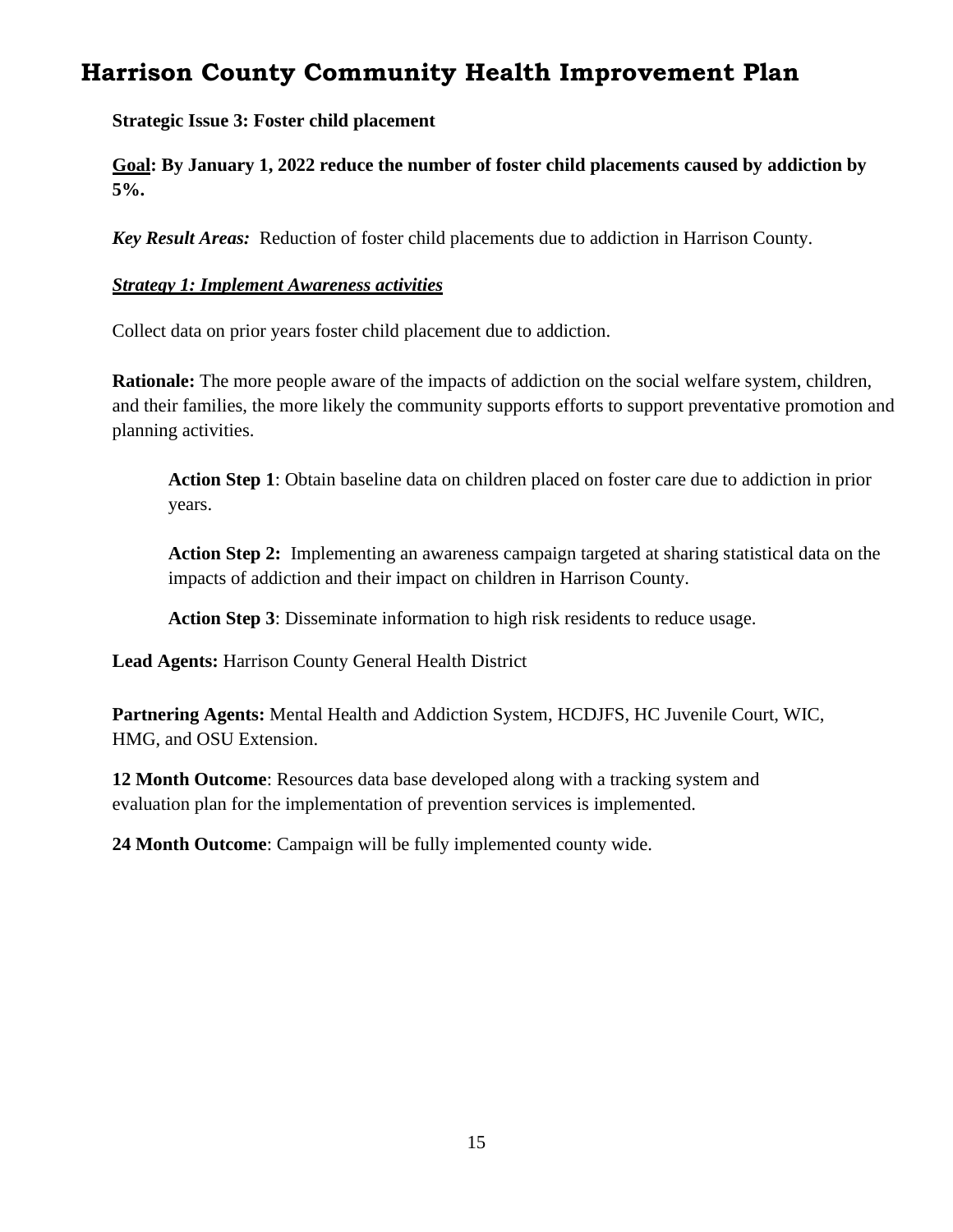<span id="page-15-1"></span><span id="page-15-0"></span>

| Priority #1:                | <b>Mental Health and Addiction</b>                                                                     |                                                                                            |                                 |                                 |  |  |
|-----------------------------|--------------------------------------------------------------------------------------------------------|--------------------------------------------------------------------------------------------|---------------------------------|---------------------------------|--|--|
| Goal #3                     | Decrease the number of foster child placements resulting from issues associated with Mental Health and |                                                                                            |                                 |                                 |  |  |
|                             | Addiction in Harrison County.                                                                          |                                                                                            |                                 |                                 |  |  |
| Objective #1:               |                                                                                                        | By January 1, 2020 reduce the number of foster child placements caused by addiction by 5%. |                                 |                                 |  |  |
| <b>Strategies</b>           | <b>Action Steps</b>                                                                                    | <b>Target Date</b>                                                                         | <b>Position Responsible</b>     | <b>Evaluation Measure</b>       |  |  |
| Obtain baseline data        | Collect data on 2018 and 2019                                                                          | 08/01/2020                                                                                 | HCGHD/                          | Data on foster child            |  |  |
|                             | foster child placements due to                                                                         |                                                                                            | Mental Health &                 | placements.                     |  |  |
|                             | addiction.                                                                                             |                                                                                            | Addiction System/<br><b>HMG</b> |                                 |  |  |
| Social Media Campaign       | Provide education on addiction                                                                         | 10/01/2020                                                                                 | Mental Health and               | Media campaign on addiction;    |  |  |
|                             | and the effects on families                                                                            |                                                                                            | Addiction System/               | # of people reached.            |  |  |
|                             |                                                                                                        |                                                                                            | HCDJFS/                         |                                 |  |  |
|                             |                                                                                                        |                                                                                            | HC Juvenile Court/              |                                 |  |  |
|                             |                                                                                                        |                                                                                            | OSU Extension/                  |                                 |  |  |
|                             |                                                                                                        |                                                                                            | <b>WIC</b>                      |                                 |  |  |
| Disseminate information     | Distribute information at                                                                              | 10/01/2020                                                                                 | Mental Health and               | Resource information; # of      |  |  |
| to high risk populations    | identified locations to reach                                                                          |                                                                                            | Addiction System/               | people reached.                 |  |  |
|                             | targeted populations                                                                                   |                                                                                            | HCDJFS/                         |                                 |  |  |
|                             |                                                                                                        |                                                                                            | <b>HC Juvenile Court</b>        |                                 |  |  |
|                             |                                                                                                        |                                                                                            | <b>WIC</b>                      |                                 |  |  |
| Collect data regarding      | Collect data on foster care                                                                            | 12/31/2020                                                                                 | Mental Health and               | Data collected regarding foster |  |  |
| the number of foster        | placement in 2016, 2017, and                                                                           |                                                                                            | Addiction System/               | care placements.                |  |  |
| care placements due to      | 2018                                                                                                   |                                                                                            | HCDJFS/                         |                                 |  |  |
| addiction                   |                                                                                                        |                                                                                            | <b>HC Juvenile Court</b>        |                                 |  |  |
| <b>Objective Assessment</b> | Assess the goal, objective, and                                                                        | 01/30/2021                                                                                 | Mental Health and               | Objective strategies have been  |  |  |
|                             | the strategies' progress.                                                                              |                                                                                            | <b>Addiction Taskforce</b>      | implemented.                    |  |  |
|                             |                                                                                                        |                                                                                            | Group                           |                                 |  |  |
| Objective Re-               | Reassess the goal, objectives,                                                                         | 07/01/2021                                                                                 | Mental Health and               | Strategies have met the         |  |  |
| assessment                  | and strategies for annual status.                                                                      |                                                                                            | <b>Addiction Taskforce</b>      | objective.                      |  |  |
|                             | Identify barriers and successes.                                                                       |                                                                                            | Group                           |                                 |  |  |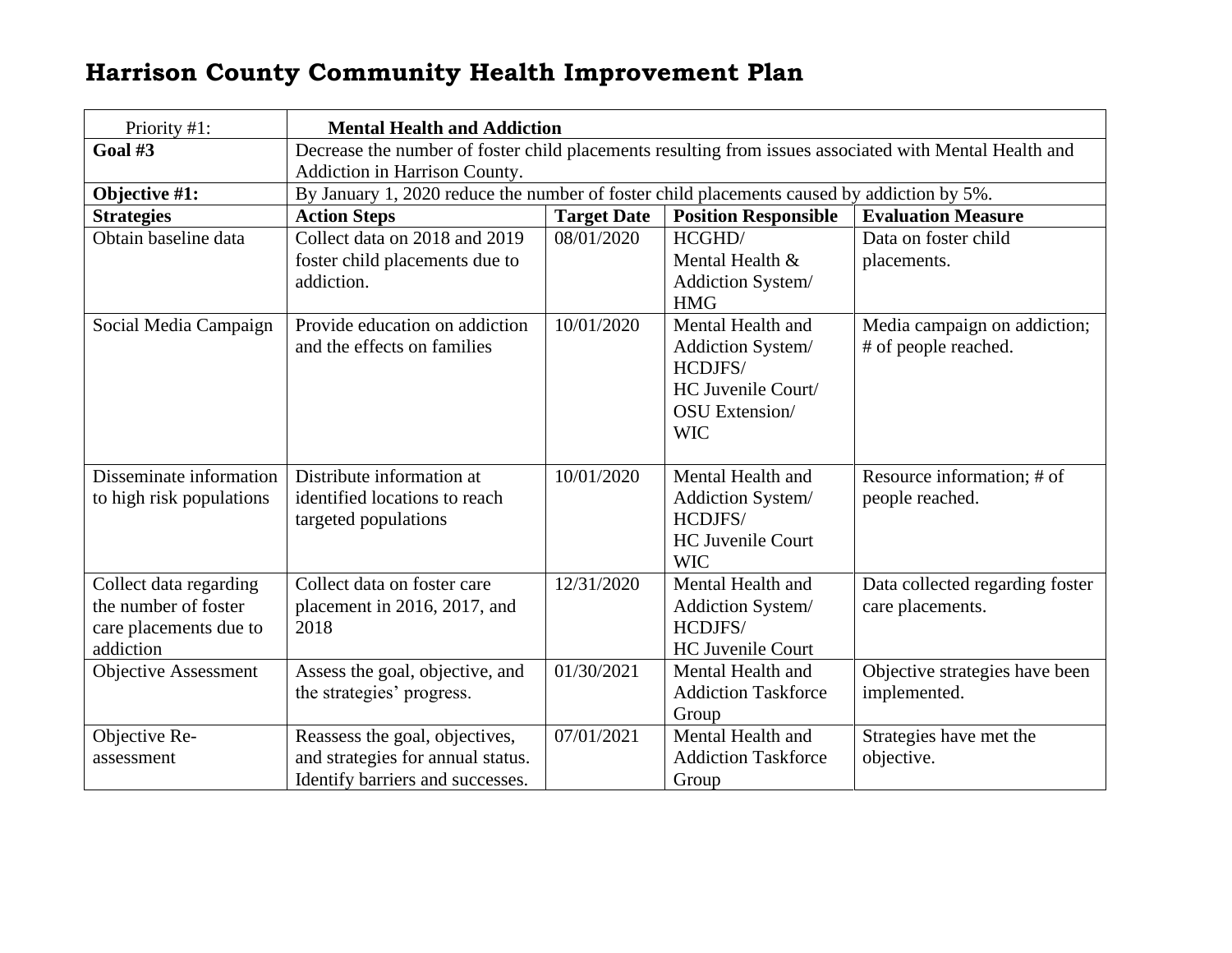#### **Chronic Disease**

<span id="page-16-0"></span>**Strategic Issue 1: Prevention exams/Screenings**

**Goal: By January 1, 2022 increase promotion of preventative screenings by 5%.**

*Key Result Areas:* Harrison County residents will participate in prevention exams/screenings to reduce chronic disease mortality.

#### *Strategy 1: Promotion of Preventative/Screenings*

Collect data on prior years chronic disease morbidity and mortality rates.

**Rationale:** The more people aware of preventative exams/screenings, the more likely people are to utilize the services, which sequentially reduces chronic disease morbidity and mortality.

> **Action Step 1**: Obtain baseline data on the top 5 chronic disease prevalence in the county; Gather data on prior year utilization of preventative screenings.

**Action Step 2:** Promote information on age-appropriate preventative exams to residents.

**Action Step 4**: Analyze the utilization of the exams/screenings

**Lead Agents:** Harrison County General Health District

#### **Current Situation:**

Research has shown that chronic diseases make up approximately 70% of deaths (Partnership to Fight Chronic Disease). Major risk factors for chronic disease are behavioral, such as smoking, unhealthy diet and physical inactivity. According to the World Health Organization, the elimination of these risk factors would achieve at least an 80% decrease in the prevalence of heart disease, stroke and Type 2 diabetes as well as a 40% decrease in cancer.

The increasing incidents of diabetes and obesity have heightened the concern regarding risky health behaviors. From 2009 to 2010, the number of states with obesity rates greater than or equalto 30% increased from nine to twelve. According to the 2012 Harrison County Health Status Assessment, 70.3 percent of Harrison County adults are overweight (35.7 percent) or obese (34.6 percent), a significant increase from 2004, when 54.1 percent were overweight or obese.

**Partnering Agents:** Harrison Community Hospital, HMG, Harrison Hills City School District and OSU Extension.

**12 Month Outcome**: Resources data base developed along with a tracking system and evaluation plan for the awareness campaign is implemented.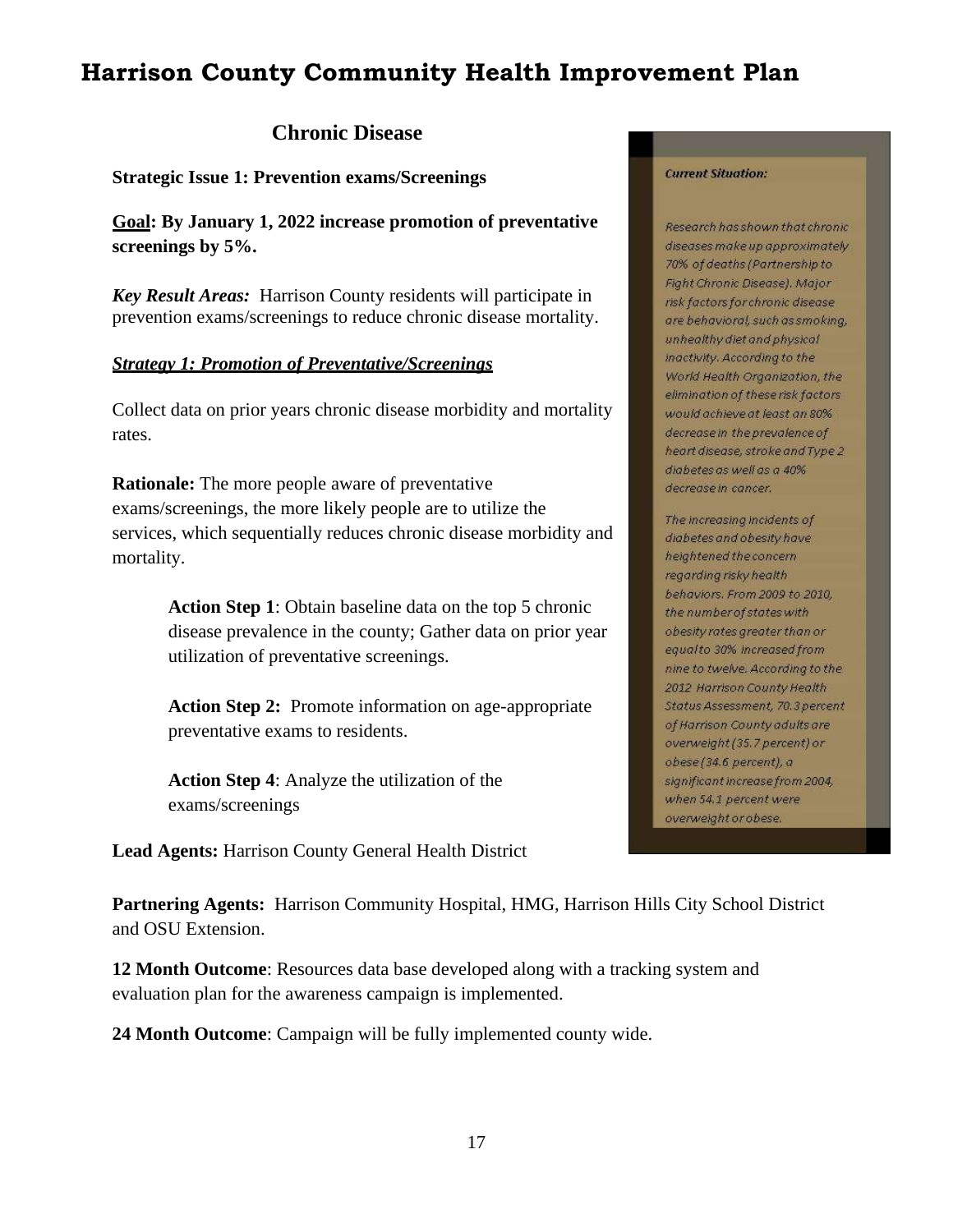<span id="page-17-1"></span><span id="page-17-0"></span>

| Priority #2:                                   | <b>Chronic Disease</b>                                                                                                     |                    |                                                 |                                                                             |  |  |
|------------------------------------------------|----------------------------------------------------------------------------------------------------------------------------|--------------------|-------------------------------------------------|-----------------------------------------------------------------------------|--|--|
| Goal #1                                        | Increase utilization of preventive exams/screenings to all Harrison County residents.                                      |                    |                                                 |                                                                             |  |  |
| Objective #1:                                  | By January 1, 2022, increase promotion of preventative screenings by 5%.                                                   |                    |                                                 |                                                                             |  |  |
| <b>Strategies</b>                              | <b>Action Steps</b>                                                                                                        | <b>Target Date</b> | <b>Position</b><br><b>Responsible</b>           | <b>Evaluation Measure</b>                                                   |  |  |
| Obtain baseline data                           | Gather data on prior year utilization<br>of preventative screenings; Gather<br>data on prior year chronic disease<br>rates | 08/01/2020         | HCGHD/<br>HCH/<br><b>HMG</b>                    | Data on preventative<br>screenings and chronic disease<br>prevalence.       |  |  |
| Social Media<br>Promotion                      | Promote information on preventative<br>exams available to age groups.                                                      | 10/01/2020         | HCGHD/<br>HCH/<br><b>OSU</b><br>Extension       | Media campaign around<br>prevention screenings; # of<br>people reached.     |  |  |
| Information sharing to<br>schools              | Provide information on prevention<br>screenings to students and their<br>families                                          | 10/1/2020          | HCGDH/<br>HCH/<br><b>HHCSD</b>                  | Information shared around<br>prevention screenings; # of<br>people reached. |  |  |
| Disseminate<br>information to Senior<br>Center | Provide information on prevention<br>screenings to seniors                                                                 | 11/1/2020          | HCGHD/<br><b>HCH</b>                            | Information shared around<br>prevention screenings; # of<br>people reached. |  |  |
| <b>Objective Assessment</b>                    | Assess the goal, objective, and the<br>strategies' progress.                                                               | 01/30/2021         | Chronic<br><b>Disease</b><br>Taskforce<br>Group | Objective strategies have<br>been implemented.                              |  |  |
| Objective Re-<br>assessment                    | Reassess the goal, objectives, and<br>strategies for annual status. Identify<br>barriers and successes.                    | 07/01/2021         | Chronic<br><b>Disease</b><br>Taskforce<br>Group | Strategies have met the<br>objective.                                       |  |  |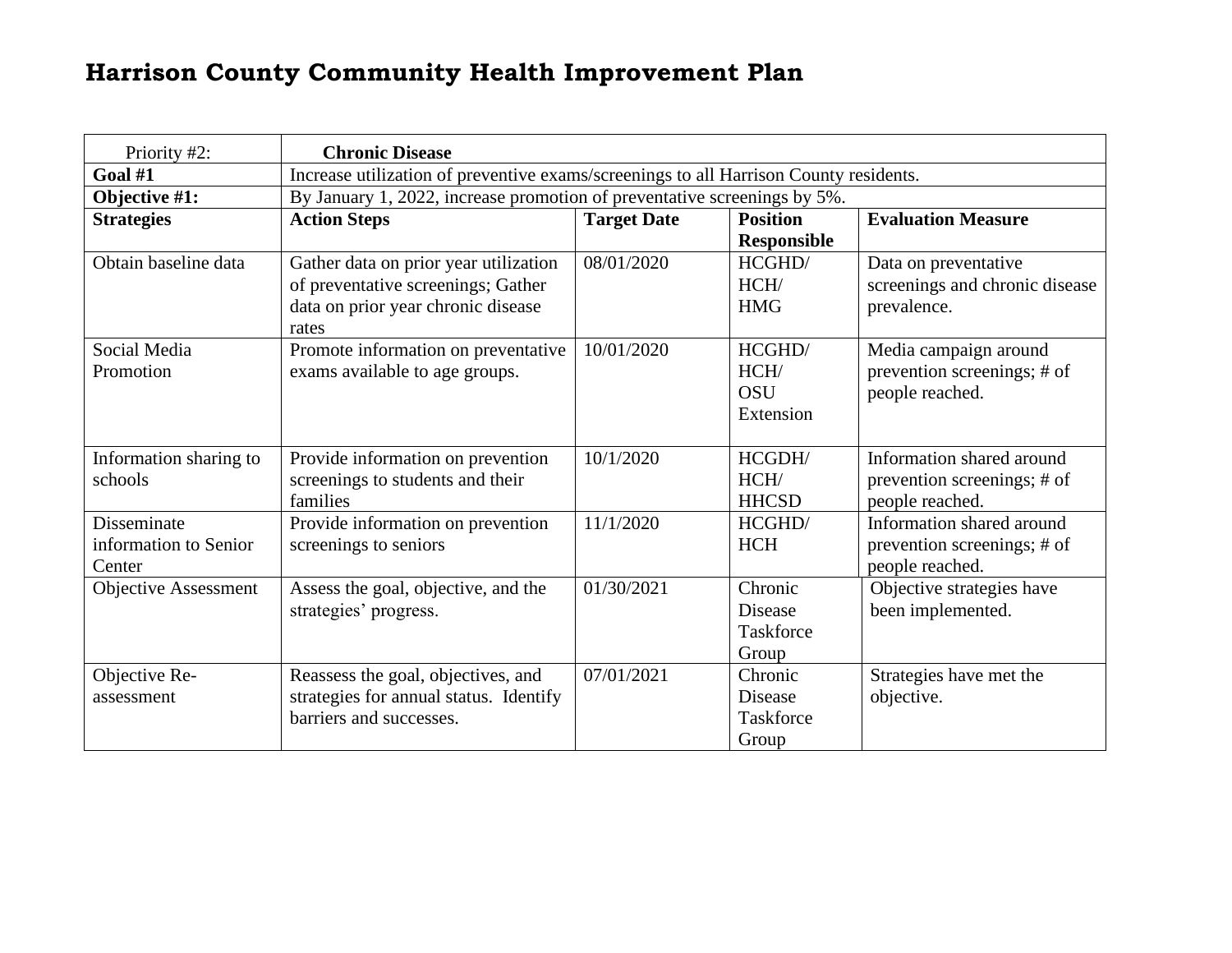**Strategic Issue 2: Prescription Assistance**

**Goal: By January 1, 2022 a 10% increase in distribution of Prescription Assistance information in Harrison County.**

*Key Result Areas:* Harrison County residents will take their medication as prescribed.

#### *Strategy 1: Implement assistance program*

Collect data on prior years prescription filled rates, what available prescription assistant programs are already available, and gather information on prior year chronic disease morbidity and mortality rates.

**Rationale:** The more people aware of the program, the more likely they are to be able to afford to fill their prescribed medications, which will treat their chronic disease improve their quality of life.

**Action Step 1**: Obtain baseline data on what program(s) currently offered in the county.

**Action Step 2:** Implement a Prescription Assistance program in Harrison County.

**Action Step 3:** Conduct a promotional social media campaign targeted at those who qualify for the program in Harrison County.

**Action Step 4**: Analyze the utilization of the program.

**Lead Agents:** Harrison County General Health District

**Partnering Agents:** Harrison Community Hospital, HMG, Harrison County Senior Center, Metro Housing Authority, and OSU Extension.

**12 Month Outcome**: Resources data base developed along with a tracking system and evaluation plan for the implementation of prescription assistance services is implemented.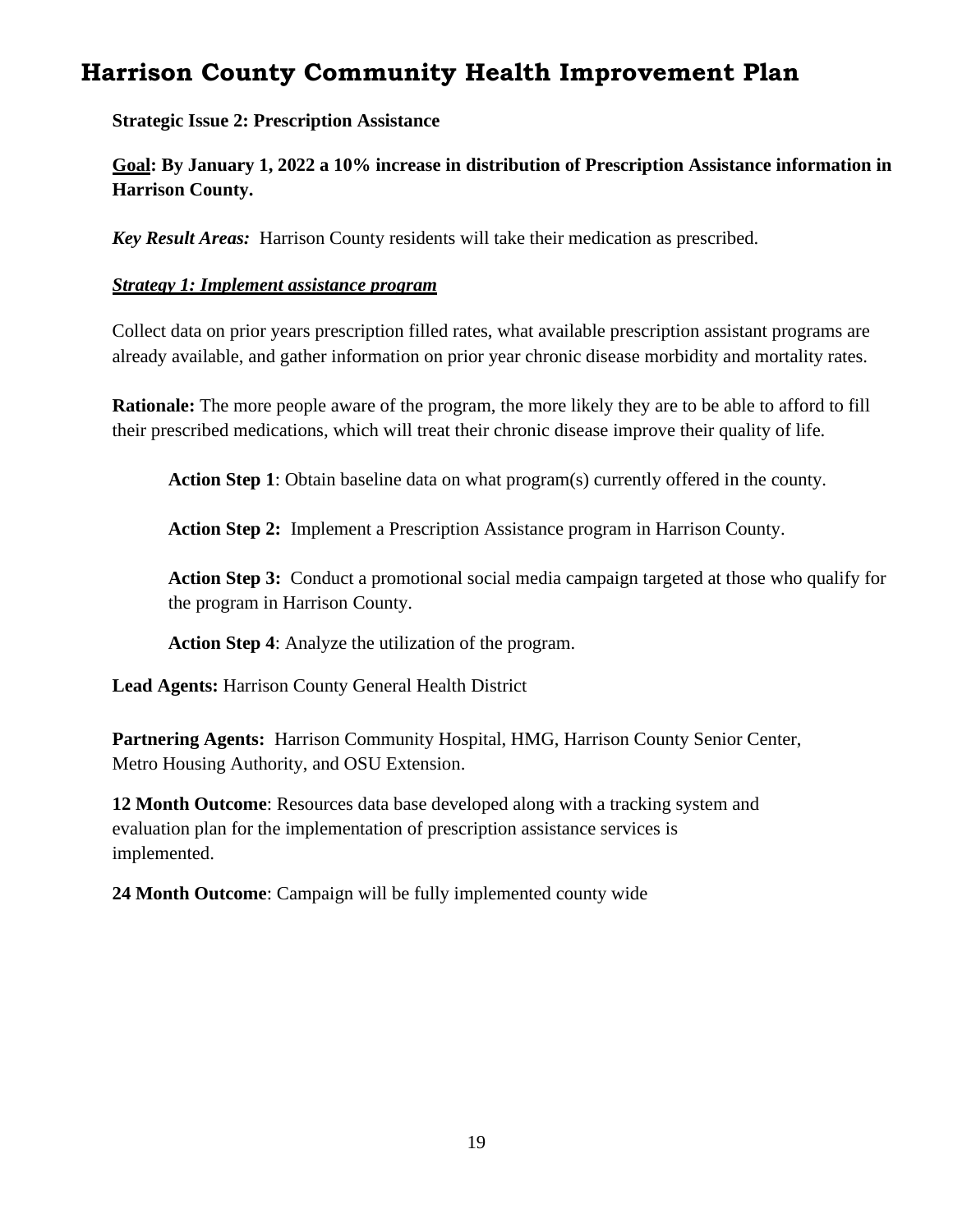<span id="page-19-1"></span><span id="page-19-0"></span>

| Priority #2:                        | <b>Chronic Disease</b>                                                                        |                         |                    |                                  |  |
|-------------------------------------|-----------------------------------------------------------------------------------------------|-------------------------|--------------------|----------------------------------|--|
| Goal #2                             | Increase awareness of Prescription Assistance to eligible Harrison County residents.          |                         |                    |                                  |  |
| Objective #1:                       | By January 2022, a 10% increase in the distribution of Prescription Assistance information in |                         |                    |                                  |  |
|                                     | Harrison County.                                                                              |                         |                    |                                  |  |
| <b>Strategies</b>                   | <b>Action Steps</b>                                                                           | <b>Target Date</b>      | <b>Position</b>    | <b>Evaluation Measure</b>        |  |
|                                     |                                                                                               |                         | <b>Responsible</b> |                                  |  |
| Obtain baseline data                | Gather data on prior year                                                                     | 08/01/2020              | HCGHD/             | Data on utilization of           |  |
|                                     | utilization of prescription                                                                   |                         | HCH/               | prescription assistance          |  |
|                                     | assistance programs                                                                           |                         | HMG/HCSC/          | programs.                        |  |
|                                     | available in the county                                                                       |                         | <b>MHA</b>         |                                  |  |
|                                     |                                                                                               |                         |                    |                                  |  |
| Implement a prescription assistance | Work with Beacon                                                                              | 08/01/2020              | HCGHD/             | Program implemented in the       |  |
| network                             | Charitable Pharmacy to                                                                        |                         | <b>HCDJFS</b>      | County.                          |  |
|                                     | implement the program                                                                         |                         |                    |                                  |  |
| Promote the prescription assistance | Conduct a media                                                                               | 10/01/2020              | HCGHD/             | Media campaign to promote        |  |
| network                             | campaign to educate                                                                           |                         | HCDJFS/            | services; # of people reached.   |  |
|                                     | residents.                                                                                    |                         | County             |                                  |  |
|                                     |                                                                                               |                         | Commissioners      |                                  |  |
|                                     |                                                                                               |                         | / HCSC/MHA         |                                  |  |
|                                     |                                                                                               |                         | /OSU               |                                  |  |
|                                     |                                                                                               |                         | Extension          |                                  |  |
|                                     |                                                                                               |                         |                    |                                  |  |
| Collect Data on utilization         | Gather utilization                                                                            | $Quarterly -$           | HCGHD/HCD          | Data collected on utilization; # |  |
|                                     | information from Beacon                                                                       | 4 <sup>th</sup> Quarter | <b>JFS</b>         | of people served.                |  |
|                                     | <b>Charitable Pharmacy</b>                                                                    | $08-12/20$              |                    |                                  |  |
| <b>Objective Assessment</b>         | Assess the goal, objective,                                                                   | 01/30/2021              | Chronic            | Objective strategies have been   |  |
|                                     | and the strategies'                                                                           |                         | <b>Disease</b>     | implemented.                     |  |
|                                     | progress.                                                                                     |                         | Taskforce          |                                  |  |
|                                     |                                                                                               |                         | Group              |                                  |  |
| Objective Re-assessment             | Reassess the goal,                                                                            | 07/01/2021              | Chronic            | Strategies have met the          |  |
|                                     | objectives, and strategies                                                                    |                         | Disease            | objective.                       |  |
|                                     | for annual status. Identify                                                                   |                         | Taskforce          |                                  |  |
|                                     | barriers and successes.                                                                       |                         | Group              |                                  |  |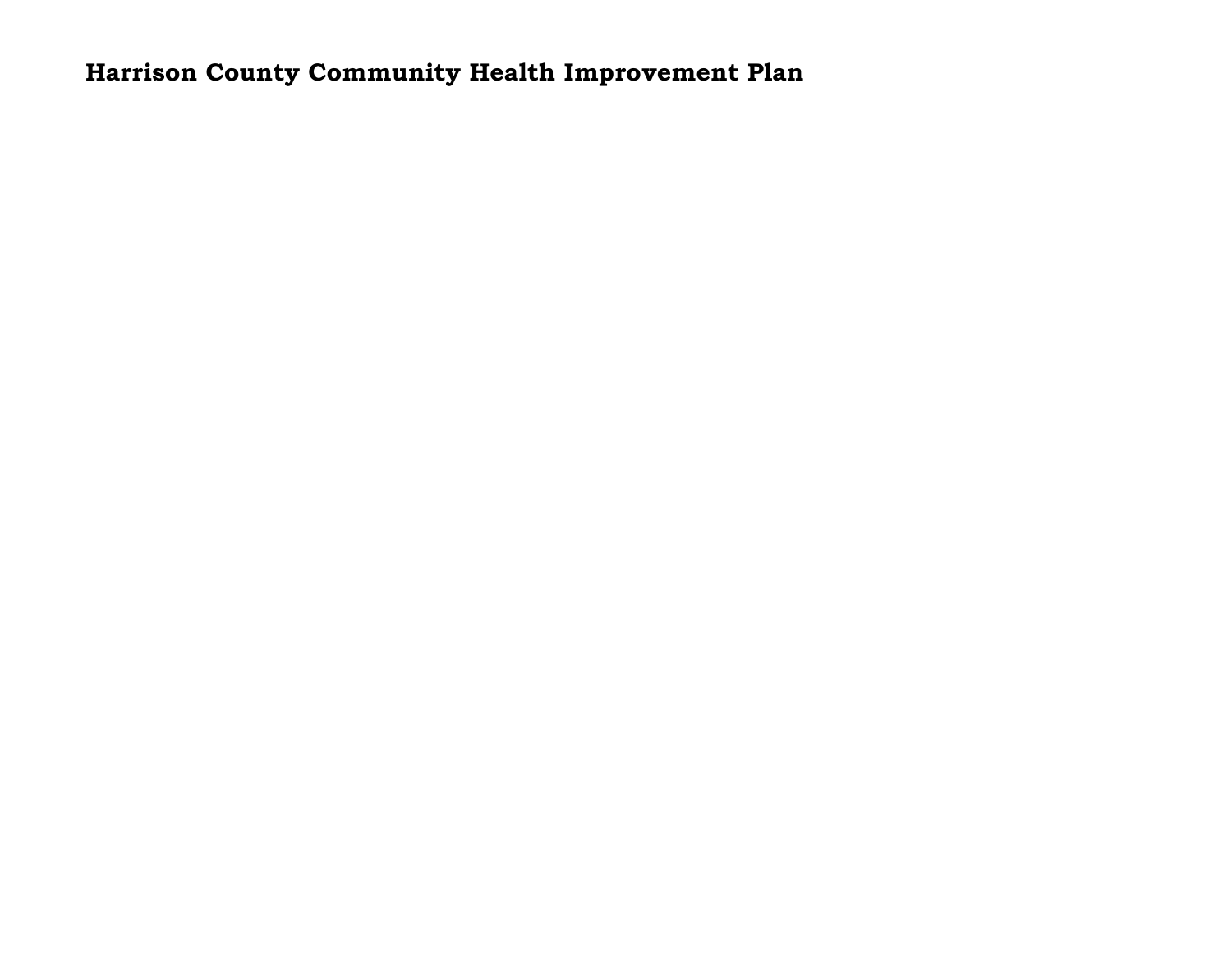#### **Obesity**

<span id="page-21-0"></span>**Strategic Issue 1: Participation in physical activities**

**Goal: By January 1, 2022 10% more residents of Harrison County will participate in physical activities, than they are currently participating.** 

*Key Result Areas:* Harrison County residents will participate in more physical activities that will reduce obesity.

#### *Strategy 1: Promotion of physical activities*

Collect data on prior years obesity rates in both youth and adults.

**Rationale:** The more people physically active, the less likely residents suffer from obesity.

**Action Step 1**: Obtain baseline data on obesity rates in youth and adults.

Action Step 2: Promotional campaign to promote local recreational businesses, instructors, parks and other available resources in the county.

**Action Step 3**: Development of additional physical activities and health related businesses where gaps exist in the county.

**Lead Agents:** Harrison County General Health District

**Partnering Agents:** Parks and Recreation boards, Harrison County Chamber of Commerce, and OSU Extension

**12 Month Outcome**: Resources database developed, evaluation plan is created to measure success of the implementation.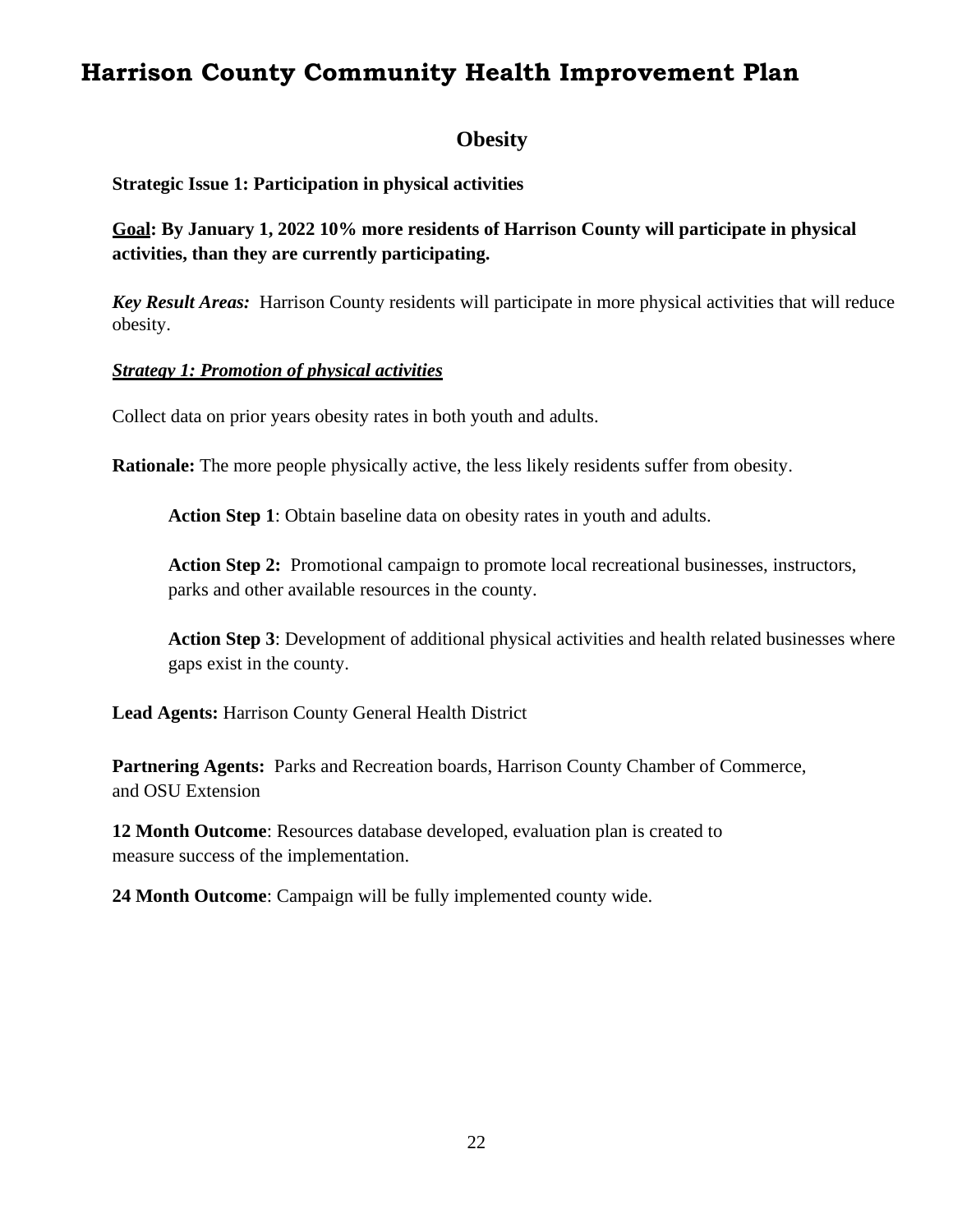<span id="page-22-1"></span><span id="page-22-0"></span>

| Priority #3:                                       | <b>Obesity</b>                                                                                                                                         |                              |                                                                                                            |                                                                                                     |  |
|----------------------------------------------------|--------------------------------------------------------------------------------------------------------------------------------------------------------|------------------------------|------------------------------------------------------------------------------------------------------------|-----------------------------------------------------------------------------------------------------|--|
| Goal #1                                            | Increase Harrison County residents' participation in physical activities.                                                                              |                              |                                                                                                            |                                                                                                     |  |
| Objective #1:                                      | By January 1 2021, 10% more residents of Harrison County will participate in physical<br>activities, than currently participating.                     |                              |                                                                                                            |                                                                                                     |  |
| <b>Strategies</b>                                  | <b>Action Steps</b>                                                                                                                                    | <b>Target</b><br><b>Date</b> | <b>Position Responsible</b>                                                                                | <b>Evaluation Measure</b>                                                                           |  |
| Obtain baseline data                               | Gather data on prior<br>year obesity rates<br>(youth and adults)                                                                                       | 08/01/2020                   | <b>HCGHD</b>                                                                                               | Data on obesity (youth<br>and adults)                                                               |  |
| Promote physical activities currently<br>available | Social Media<br>campaign to promote<br>local health related<br>businesses, instructors,<br>parks, and other<br>resources established<br>in the County. | 09/01/2020                   | Parks and Recreation<br>boards/ Harrison County<br>Chamber of Commerce/<br>HCGHD/<br><b>OSU</b> Extension/ | 5% increase of Harrison<br>County residents utilizing<br>services/location; # of<br>people reached. |  |
| Create physical activities in the<br>County        | Development of<br>additional walking<br>trails; recruitment of<br>additional health<br>related businesses.                                             | 12/1/2020                    | County Commissioners/<br><b>Harrison County</b><br>Chamber of Commerce/<br><b>HCGHD</b>                    | Recruitment of new<br>physical activities; # of<br>individuals reached.                             |  |
| <b>Objective Assessment</b>                        | Assess the goal,<br>objective, and the<br>strategies' progress.                                                                                        | 01/30/2021                   | <b>Obesity Taskforce Group</b>                                                                             | Objective strategies have<br>been implemented.                                                      |  |
| Objective Re-assessment                            | Reassess the goal,<br>objectives, and<br>strategies for annual<br>status. Identify<br>barriers and successes.                                          | 07/01/2021                   | <b>Obesity Taskforce Group</b>                                                                             | Strategies have met the<br>objective.                                                               |  |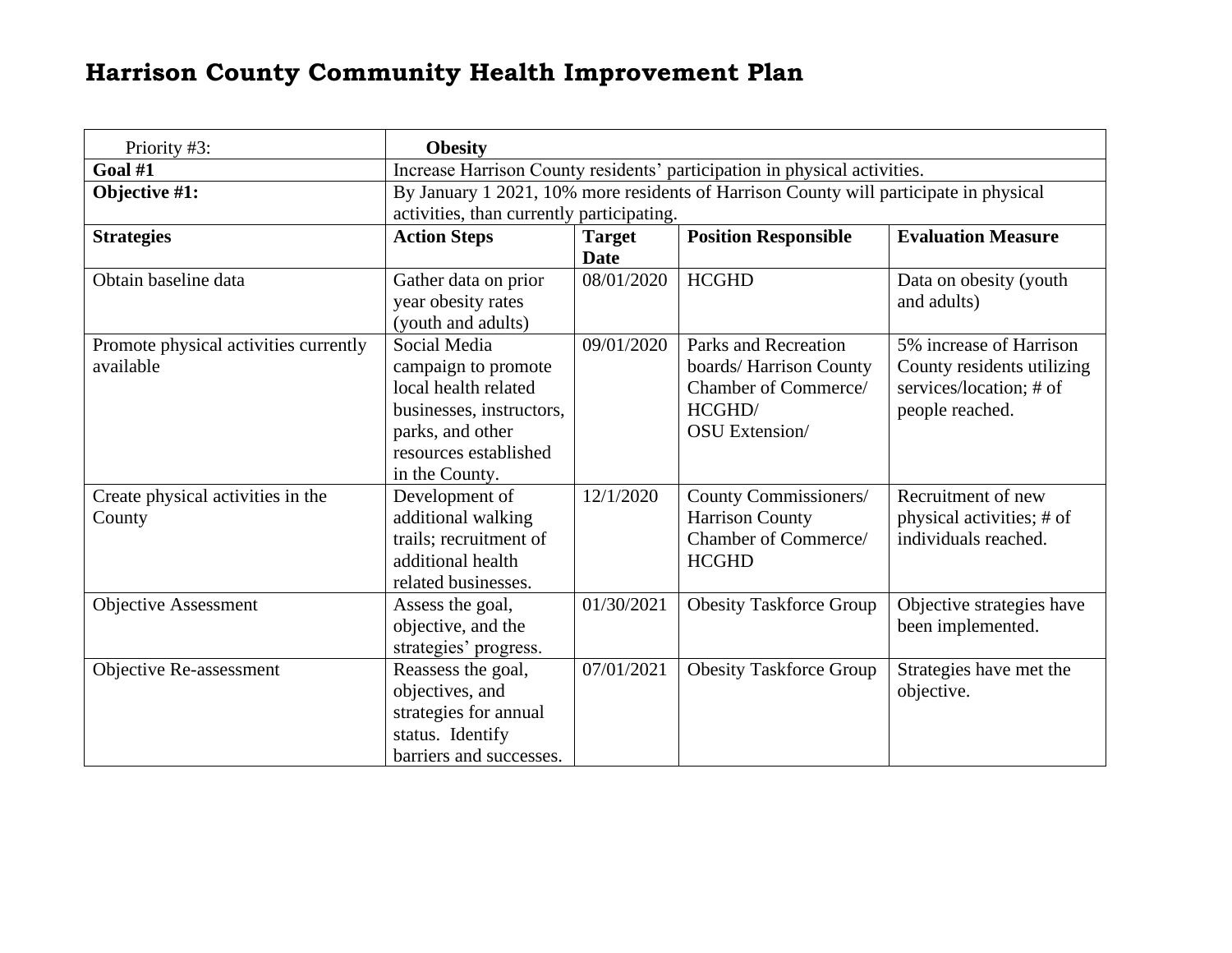**Strategic Issue 2: Increase nutrition education in Harrison County**

**Goal: By January 1, 2022 10% increase in print, electronic, and/or face-to-face nutrition education in Harrison County.** 

*Key Result Areas:* Harrison County residents will learn more about nutrition, make healthier lifestyle choices, which will reduce obesity.

#### *Strategy 1: Nutrition Education*

Collect data on residents' comprehension of nutrition.

**Rationale:** The more people are aware of proper nutrition, the less likely they will suffer from obesity.

**Action Step 1**: Obtain baseline data through a survey on nutrition comprehension.

**Action Step 2:** Develop food preparation classes for residents to participate in.

**Action Step 3:** Promotional campaign around good nutrition and available resources.

**Action Step 4**: Implementing programs to promote breast feeding for children birth to three.

**Lead Agents:** Harrison County General Health District

**Partnering Agents:** Help Me Grow, WIC, and OSU Extension

**12 Month Outcome**: Resources database developed, evaluation plan is created to measure success of the implementation.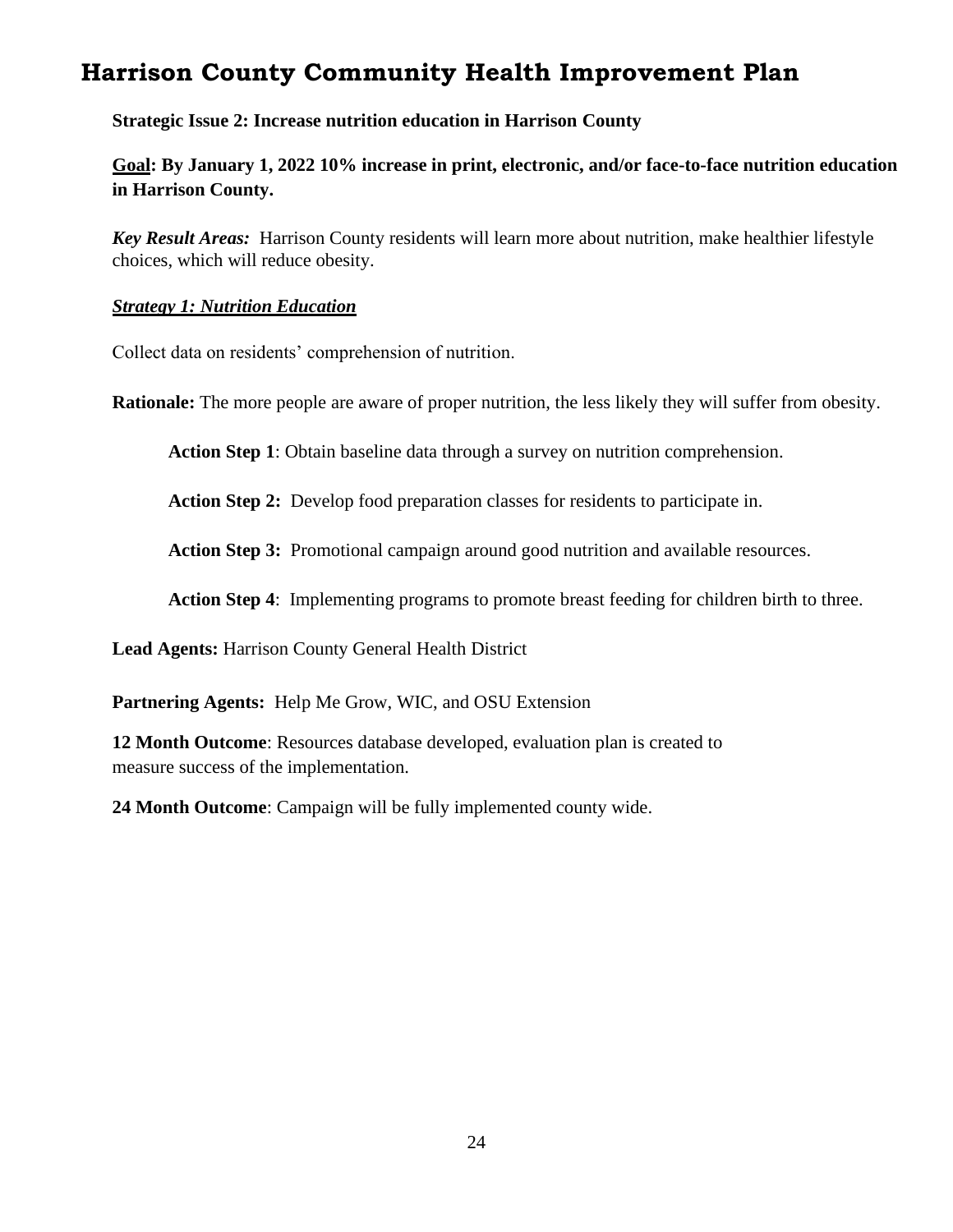<span id="page-24-1"></span><span id="page-24-0"></span>

| Priority #3:                         | <b>Obesity</b>                                                                         |               |                                |                             |  |
|--------------------------------------|----------------------------------------------------------------------------------------|---------------|--------------------------------|-----------------------------|--|
| Goal $#2$                            | Increase nutrition education in Harrison County.                                       |               |                                |                             |  |
| Objective #1:                        | By January 1, 2022, a 10% increase in print, electronic, and/or face-to-face nutrition |               |                                |                             |  |
|                                      | education in Harrison County.                                                          |               |                                |                             |  |
| <b>Strategies</b>                    | <b>Action Steps</b>                                                                    | <b>Target</b> | <b>Position Responsible</b>    | <b>Evaluation Measure</b>   |  |
|                                      |                                                                                        | <b>Date</b>   |                                |                             |  |
| Obtain baseline data                 | Gather data through                                                                    | 08/01/2020    | <b>HCGHD</b>                   | Data on nutrition           |  |
|                                      | surveys on nutrition                                                                   |               |                                | knowledge within the        |  |
|                                      | comprehension                                                                          |               |                                | county                      |  |
| Offer educational classes related to | <b>Educational classes</b>                                                             | 11/1/2020     | <b>OSU</b> Extension/          | Implementation of           |  |
| nutrition                            | offered in person that                                                                 |               | HMG/                           | Nutrition class; # of       |  |
|                                      | focus on nutrition.                                                                    |               | WIC/                           | individuals reached.        |  |
|                                      |                                                                                        |               | <b>HCGHD</b>                   |                             |  |
| Offer healthy food preparation       | Food preparation                                                                       | 11/1/2020     | <b>OSU</b> Extension/          | Implementation of healthy   |  |
| classes                              | classes that offer                                                                     |               | HMG/                           | food classes; # of          |  |
|                                      | healthy selection and                                                                  |               | WIC/                           | individuals reached.        |  |
|                                      | cooking.                                                                               |               | <b>HCGHD</b>                   |                             |  |
| Offer programs to promote breast     | Offer programs, such                                                                   | 10/1/2020     | HMG/                           | Implementing breast         |  |
| feeding                              | as Mommy's and Me,                                                                     |               | WIC/                           | feeding classes and         |  |
|                                      | that encourage and                                                                     |               | <b>HCH</b>                     | education; # of individuals |  |
|                                      | promote breast feeding                                                                 |               |                                | reached.                    |  |
|                                      | for children birth to                                                                  |               |                                |                             |  |
|                                      | five.                                                                                  |               |                                |                             |  |
| <b>Objective Assessment</b>          | Assess the goal,                                                                       | 01/30/2021    | <b>Obesity Taskforce Group</b> | Objective strategies have   |  |
|                                      | objective, and the                                                                     |               |                                | been implemented.           |  |
|                                      | strategies' progress.                                                                  |               |                                |                             |  |
| Objective Re-assessment              | Reassess the goal,                                                                     | 07/01/2021    | <b>Obesity Taskforce Group</b> | Strategies have met the     |  |
|                                      | objectives, and                                                                        |               |                                | objective.                  |  |
|                                      | strategies for annual                                                                  |               |                                |                             |  |
|                                      | status. Identify                                                                       |               |                                |                             |  |
|                                      | barriers and successes.                                                                |               |                                |                             |  |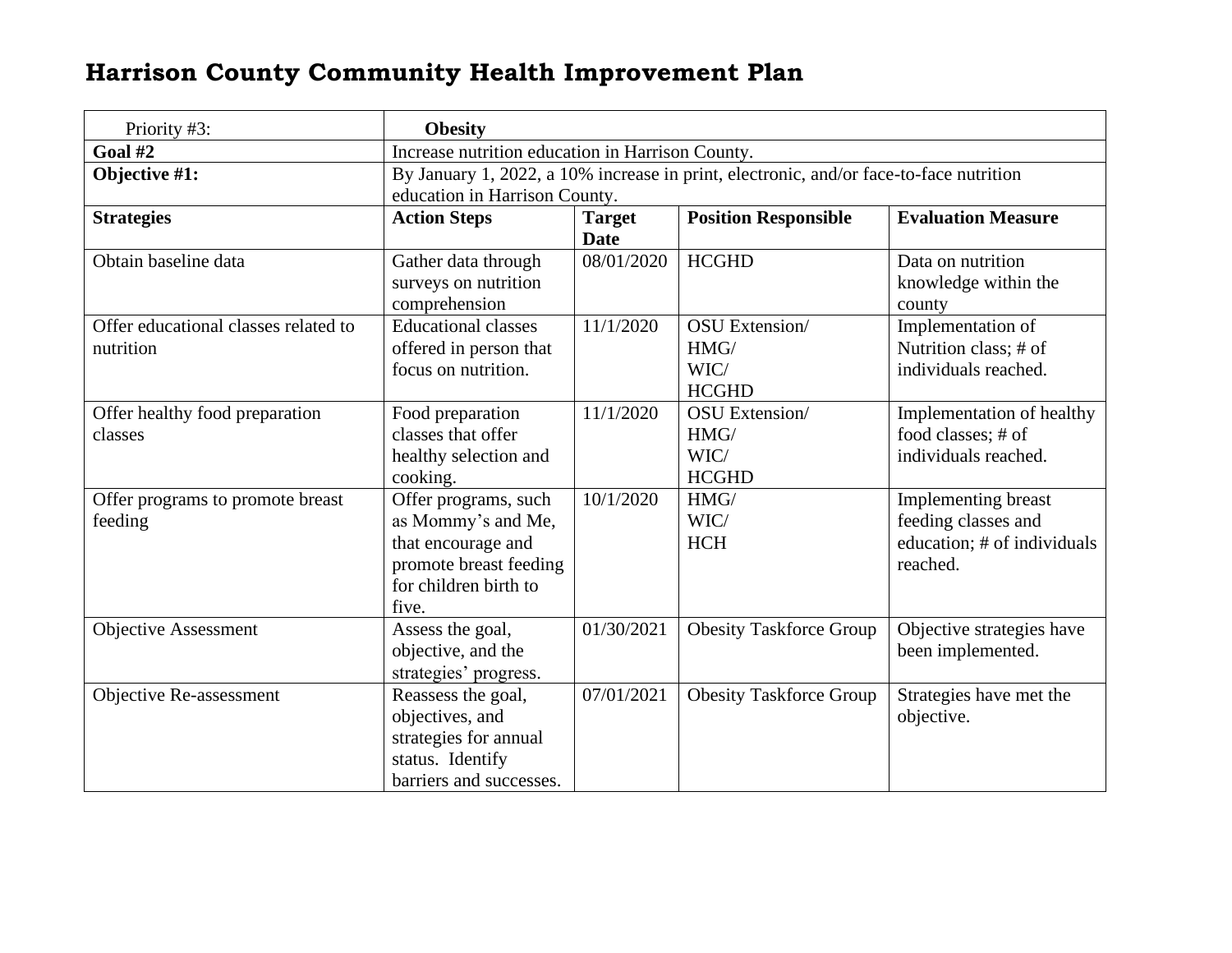**Strategic Issue 3: Increase availability of healthy and affordable food options in Harrison County**

**Goal: By January 1, 2022 increase by 5% affordable fresh and organic fruits and vegetables; and bulk whole grains and beans in retail stores located in Harrison County. In addition, increase by 5% the number of cooking and nutrition classes to help Harrison county resident's healthier food choices.**

*Key Result Areas:* Harrison County residents will consume healthier food options, which will reduce obesity.

#### *Strategy 1: Heathier food options*

Collect data on what is currently being offered as healthy food options in the county.

**Rationale:** The healthier and more affordable the food options are, the more likely that people will develop healthier eating habits.

**Action Step 1**: Gather information on what healthy food options are currently available.

**Action Step 2:** Implement and maintain educational programs in the community.

**Action Step 3:** Collect information from established vendors on what healthy foods they offer and encouraging them to offer additional options.

**Lead Agents:** Harrison County General Health District

Partnering Agents: Help Me Grow, Harrison County Chamber of Commerce, Community Master Gardeners, and OSU Extension

**12 Month Outcome**: Resources database developed, evaluation plan is created to measure success of the implementation.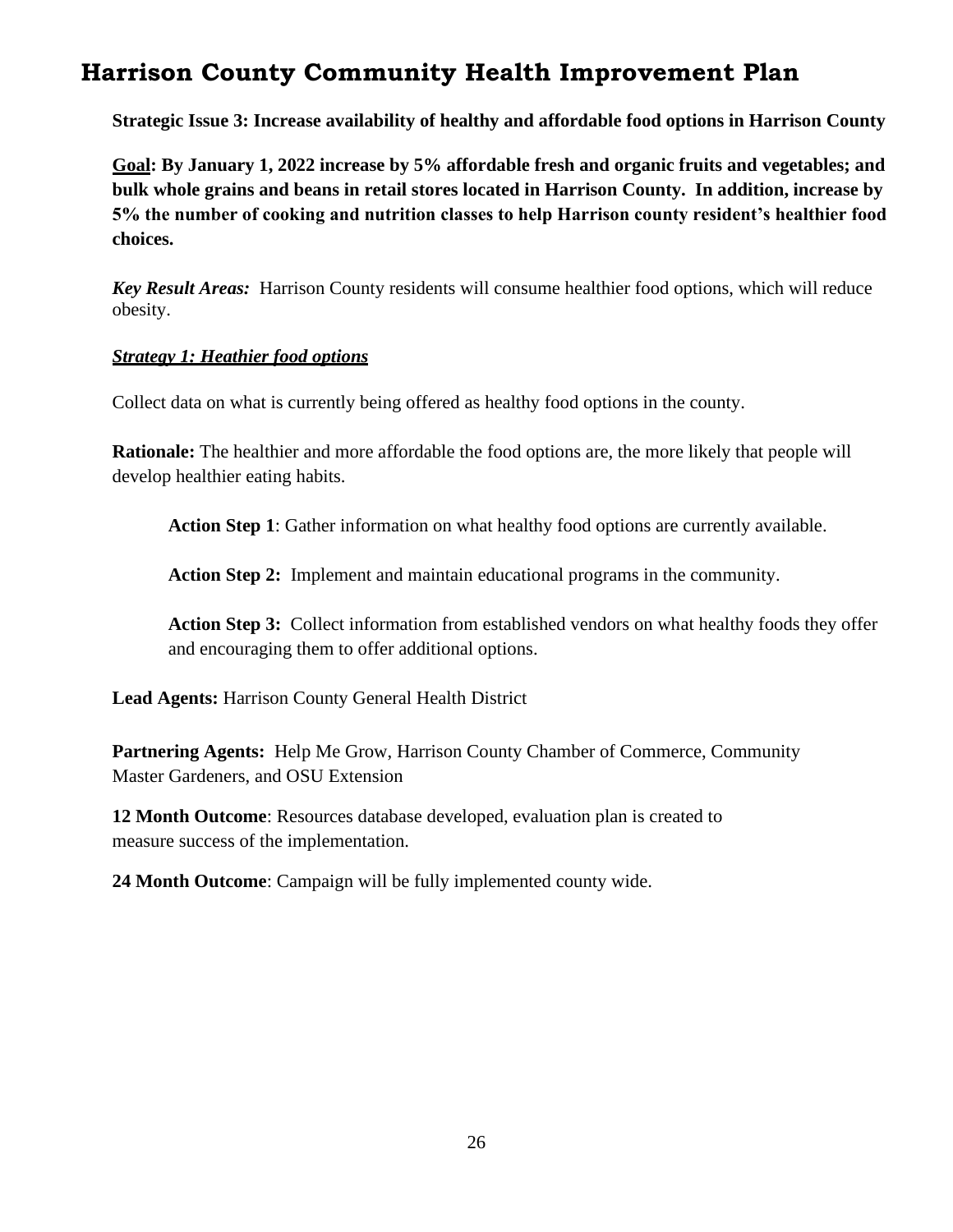<span id="page-26-1"></span><span id="page-26-0"></span>

| Priority #3:                                                      | <b>Obesity</b>                                                                                                                                                                                                                                                                                               |                    |                                                                |                                                               |
|-------------------------------------------------------------------|--------------------------------------------------------------------------------------------------------------------------------------------------------------------------------------------------------------------------------------------------------------------------------------------------------------|--------------------|----------------------------------------------------------------|---------------------------------------------------------------|
| Goal #3                                                           | Increase availability of healthy and affordable food options in Harrison County.                                                                                                                                                                                                                             |                    |                                                                |                                                               |
| Objective #1:                                                     | By January 1, 2022, increase by 5% affordable fresh and organic fruits and vegetables; and bulk whole<br>grains and beans in retail stores located in Harrison County. In addition, increase by 5% the number of<br>cooking and nutrition classes to help Harrison county resident's healthier food choices. |                    |                                                                |                                                               |
| <b>Strategies</b>                                                 | <b>Action Steps</b>                                                                                                                                                                                                                                                                                          | <b>Target Date</b> | <b>Position Responsible</b>                                    | <b>Evaluation Measure</b>                                     |
| Obtain baseline data                                              | Gather data on<br>healthy food options<br>in the county                                                                                                                                                                                                                                                      | 08/01/2020         | HCGHD/<br><b>OSU</b> Extension                                 | Data on healthy and affordable food<br>options in the county. |
| Programs that promote<br>gardening fresh fruits<br>and vegetables | Implementing and<br>maintaining<br>programs such as<br>Farm to School in<br>the community.                                                                                                                                                                                                                   | 09/01/2020         | HCGHD/<br>HHCSD/<br><b>Community Master</b><br>Gardeners       | Implementing gardening programs; #<br>of individuals reached. |
| Vendors that offer<br>healthy food options                        | <b>Contact local</b><br>vendors to see about<br>offering healthier<br>food options on their<br>menus and/or<br>available to purchase                                                                                                                                                                         | 10/1/2020          | HCGHD/<br><b>Harrison County</b><br><b>Chamber of Commerce</b> | Healthy food options implemented; #<br>of individuals served. |
| <b>Objective Assessment</b>                                       | Assess the goal,<br>objective, and the<br>strategies' progress.                                                                                                                                                                                                                                              | 01/30/2021         | <b>Obesity Taskforce</b><br>Group                              | Objective strategies have been<br>implemented.                |
| Objective Re-<br>assessment                                       | Reassess the goal,<br>objectives, and<br>strategies for annual<br>status. Identify<br>barriers and<br>successes.                                                                                                                                                                                             | 07/01/2021         | <b>Obesity Taskforce</b><br>Group                              | Strategies have met the objective.                            |